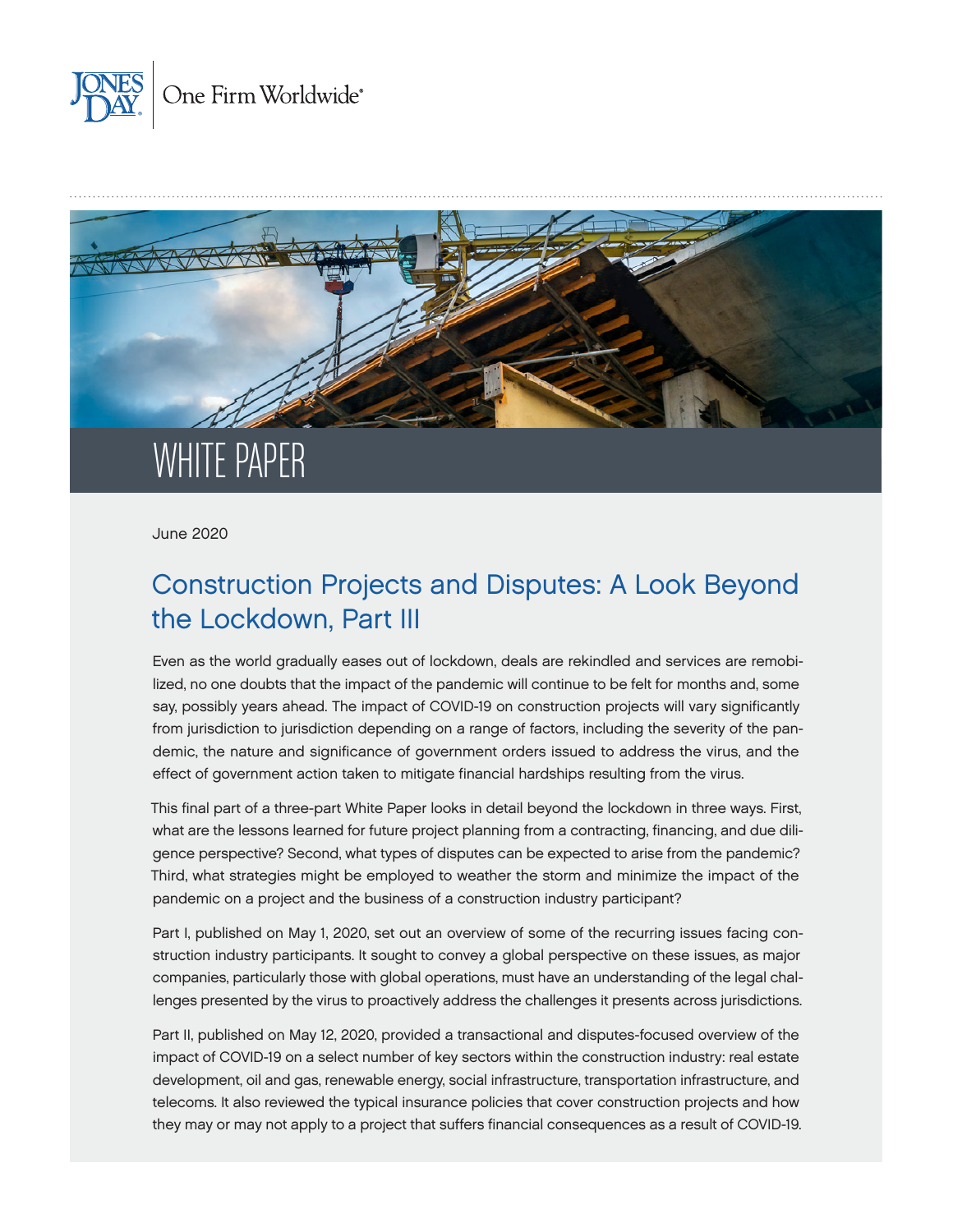# TABLE OF CONTENTS

| Rebalancing of the Risk Profile and Pricing in New Contracts 5 |  |
|----------------------------------------------------------------|--|
|                                                                |  |
|                                                                |  |
|                                                                |  |
|                                                                |  |
|                                                                |  |
|                                                                |  |
|                                                                |  |
|                                                                |  |
|                                                                |  |
|                                                                |  |
|                                                                |  |
|                                                                |  |
|                                                                |  |
|                                                                |  |
|                                                                |  |
|                                                                |  |
|                                                                |  |
|                                                                |  |
| Tension Between Contractual Obligations and                    |  |
|                                                                |  |
| Responsibility for Compliance with Guidelines/Regulations      |  |
|                                                                |  |
|                                                                |  |
|                                                                |  |
| Pandemic Costs and the Impact on Existing Claims 15            |  |
|                                                                |  |
|                                                                |  |
|                                                                |  |
|                                                                |  |
|                                                                |  |
|                                                                |  |
| Changes in Risk Allocations May Lead to Upward                 |  |
|                                                                |  |
| Evaluate the Contracts Closely and Understand the              |  |
|                                                                |  |
|                                                                |  |
|                                                                |  |
|                                                                |  |
| Be Prepared to Demonstrate What Is and What Is                 |  |
|                                                                |  |
|                                                                |  |
|                                                                |  |
| CONCLUSION 21 21                                               |  |
|                                                                |  |
|                                                                |  |
|                                                                |  |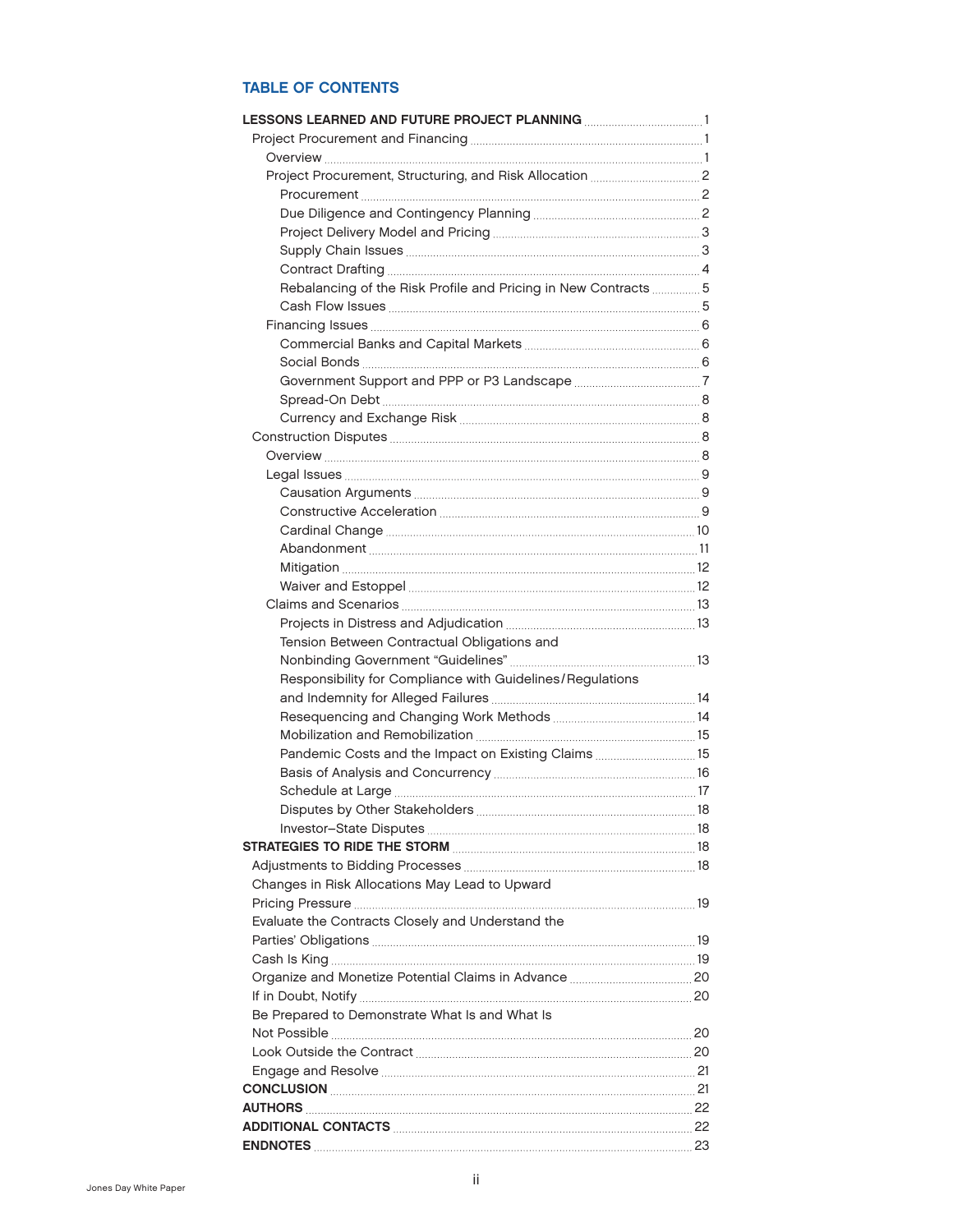<span id="page-2-0"></span>Even as the world gradually eases out of lockdown, deals are rekindled and services are remobilized, no one doubts that the impact of the coronavirus pandemic will continue to be felt for months and possibly years ahead. The impact of COVID-19 on construction projects will vary significantly from jurisdiction to jurisdiction depending on a range of factors, including the severity of the pandemic, the nature and significance of government orders issued to address the virus, and the effect of government action taken to mitigate financial hardships resulting from the virus. Further, how owners and contractors respond to the easing of restrictions will be important and may themselves be the source of future claims.

The pandemic raises many issues in the immediate term, the mid-term, and long-term. For that reason, we have prepared this *White Paper* in three parts.

[Part I, published on May 1, 2020,](https://www.jonesday.com/en/insights/2020/05/construction-projects-and-disputes-a-look-beyond-the-covid19-lockdown) provided an overview of the recurring issues relevant to the construction industry, as well as specific legislative and regulatory measures implemented in the countries with the most active energy and infrastructure development programs. Many of our clients are located in these countries, have projects in these countries, or depend on these countries for their supply chain. An overview of these issues and measures in multiple jurisdictions is useful to develop a global, proactive strategy rather than a narrow view confined only to the challenges posed by COVID-19 in the jurisdiction where a specific project is located. The construction industry is a global industry, and the progress of a major project and its timely and successful completion is seldom a function of purely local conditions in the jurisdiction where the project is located. The COVID-19 pandemic has reinforced this reality.

[Part II, published on May 12, 2020,](https://www.jonesday.com/en/insights/2020/05/construction-projects-and-disputes-a-look-beyond-the-covid19-lockdown-part-ii) provided an overview of the impact of COVID-19 on a number of key sectors within the construction industry: real estate development, oil and gas, renewable energy, social infrastructure, transport infrastructure, and telecommunications. This overview is from both a transactional and disputes perspective and addresses issues of global relevance, including several questions that Jones Day encountered in the few months since the start of the pandemic, from owners, contractors, and design professionals. We also reviewed the typical insurance policies that cover construction projects and how they may or may not apply to a project that suffers financial consequences as a result of COVID-19.

This Part III looks beyond the pandemic in three areas. First, what are the lessons learned for future project planning from a contracting, financing, and due diligence perspective? Second, what types of disputes can be expected to arise from the pandemic? Third, what strategies might be employed to weather the storm and minimize the impact of the pandemic on a project and the business of a construction industry participant? This latter point is important because no matter the bleakness of the present, the industry will survive, and the question is how best to avoid, minimize, and allocate risk associated with the next big challenge.

### LESSONS LEARNED AND FUTURE PROJECT PLANNING

### Project Procurement and Financing

#### **Overview**

The COVID-19 pandemic has created unusual countervailing pressures for project sponsors and governmental granting authorities. On the one hand, resulting supply chain disruptions and liquidity issues for contractors and suppliers have, in some cases, negatively impacted the delivery of construction projects. Effects of these disruptions are also relevant for lenders during the availability period for their financing commitments. We have also seen demand risk projects suffer from acute revenue drop-offs, resulting in downgrades of debt relating to certain projects. On the other hand, national and local governments around the world are promoting infrastructure spending as a method to combat rampant unemployment and address needed investments in their transportation and energy sectors. Governments may also direct funding toward environmental, social, and governance ("ESG") programs in the furtherance of previously stated goals or in pursuit of new environmental and social objectives after the pandemic subsides.

In light of continued social distancing requirements and an anticipated second wave of COVID-19 infections, we expect to see a number of changes to traditional project bidding processes and emerging trends in contract negotiations to address past and future effects of the pandemic. Lenders, underwriters, and equity investors need to be creative in their financial engineering, and all parties will likely look to governmental and supranational liquidity sources to cover funding gaps. The debt capital markets should continue to be an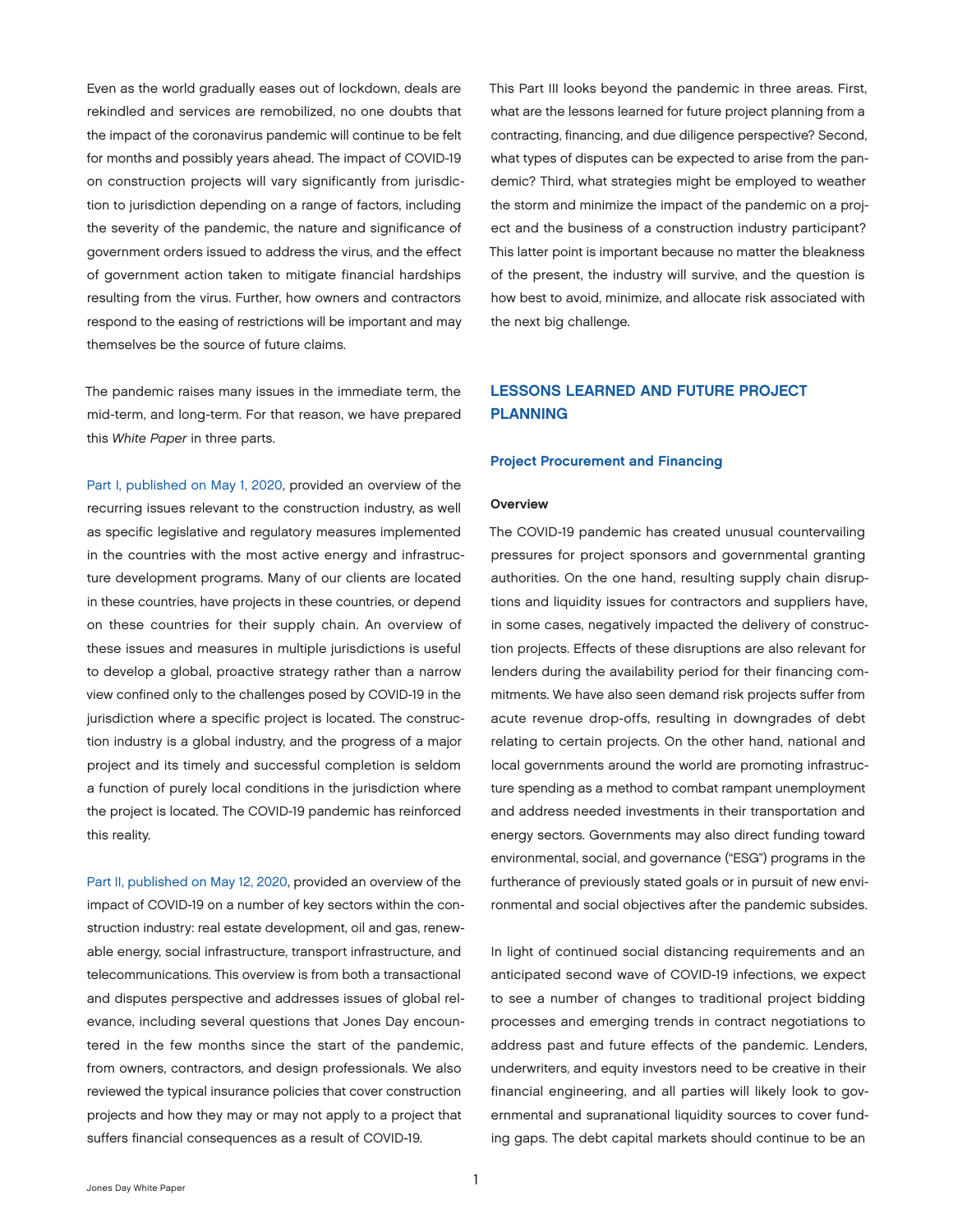<span id="page-3-0"></span>accessible source of funding, providing efficient liquidity especially for refinancing solutions on operational projects. Access to reasonably priced funding sources and creative cash flow management will be critically important as projects work their way through the pipeline.

Below we review first some noteworthy issues concerning project procurement, structuring, and risk allocation before considering some key project finance issues of interest to project participants and financing entities.

#### Project Procurement, Structuring, and Risk Allocation

*Procurement.* Two issues associated with procurement of construction services in the wake of the pandemic are notable. The first concerns the mechanics of tenders with an anticipated movement to more electronic or virtual procurement processes. The second involves the allocation of risk and pricing of risk.

Most construction and infrastructure projects have traditionally required the physical submission of hard-copy bidding documentation, backed up by electronic submissions for their bidding processes. This is particularly the case for projects that involve government infrastructure, including the separate openings of the technical and financial bidding documents, often in an open style forum (for greater transparency).

While a number of projects in current tendering mode have been suspended during the pandemic, for those projects that are proceeding, we have seen tendering rules being altered to allow for the electronic-only submission of bids and transparent online arrangements for the opening of technical and financial bids on projects. Bidder interactions during the pandemic have also moved to electronic/ virtual meetings among owners, government procurers, and bidders. Such arrangements may become more commonplace coming out of the pandemic, even after social distancing restrictions are lifted.

Of course, in different parts of the world and depending on the industry sector, electronic submission of bids and the use of virtual bid rooms and document libraries are normal. This is true for certain projects procured by the public agencies in the United States and private projects in the energy sector. There are project owners who have developed their own internal ability to host virtual procurements, and there are third-party consulting firms that provide the platforms for such

programs. For project owners or developers that must migrate to this approach in the wake of the pandemic, the experience of these owners and consultants can provide practical guidance for managing the virtual tender process.

More nettlesome than the effect on the mechanics of procurement is the issue of prospective risk allocation associated with the impacts of COVID-19 on projects that are being procured before a vaccine is widely available. This is especially so where the impacts of the initial wave of COVID-19 on the industry have not abated and where parties worry about additional impacts caused by a successive wave of the virus. From the owner's perspective, cost certainty is frequently a desired goal. Owners may take the position for new tenders that the risks and impacts of the pandemic should be known and those responding to tenders should be able to price that into their bids.

From the contractor's perspective, however, the argument is that the risks are not fully known, and future impacts may not be predictable or priced in a consistent way between bidders. By way of illustration, should a bidder assume that there would be a future shutdown of the project site for a certain period because of a new wave of the virus? Should a bidder assume that a new public health order will be issued increasing work place social distancing or imposing more rigorous and expensive health measures as a condition of continuing to progress the work? The assumptions made by bidders on such matters can have significant impact on a bid price.

*Due Diligence and Contingency Planning.* Some commentators have observed that COVID-19 has had a major impact on supply chains within the construction sector, with crippling effects felt on some construction projects. Even when work and travel constraints are lifted and "normal" business returns, many companies will require a long period to recover their operations, some will require restructuring, and others might cease operations entirely. In the post-COVID-19 market, many project principals, lenders, and head contractors will have an increased focus on conducting due diligence over counterparties and the entire supply chain, including subcontractors and material and equipment suppliers. While this should apply to new contractual arrangements, it may also prompt the review of existing counterparties and supply chain links for risks emerging out of the COVID-19 developments.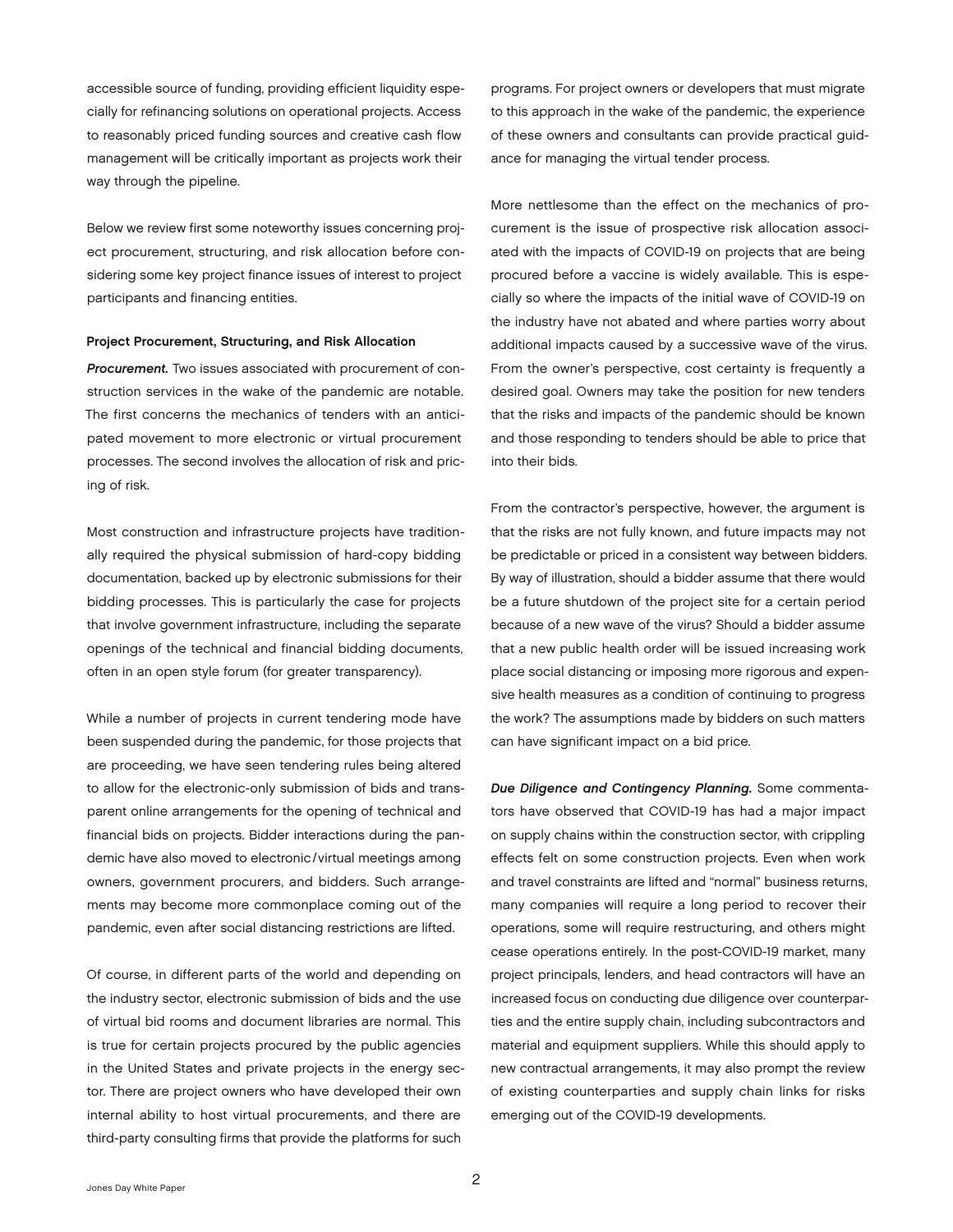<span id="page-4-0"></span>Key diligence issues will likely include the financial strength, liquidity, and access to credit of counterparties and other entities in the supply chain, and their ability to withstand potential cash-flow interruptions and an increased working capital burden; the extent to which their operations have been temporarily or permanently affected by the pandemic; the continued existence of any movement constraints, quarantine orders, import/export controls, or other restrictions in their places of operation; whether their workforce has returned and the extent of any loss of experience or expertise through changes in their labor pool; and the degree of confidence in their ability to perform on schedule.

Sponsors will not only focus more on their due diligence into counterparties on major projects but also on the entire supply chain as they start to develop contingency plans to address potential future supply chain disruptions. This may include, for example, reserve options for material parts of the supply chain to be located in alternative jurisdictions; advanced purchasing and storage of supplies, equipment, and spare parts; and relocation of fabricating operations to the host country. Project parties may be required to expand their business relationships proactively beyond existing networks to ensure alternative counterparties are available when supply chain interruptions emerge. It may be that a greater diversity of suppliers and jurisdictions of supply will be favored and tenderers with more robust supply chains and developed contingency plans will be favored over alternative tenderers, even potentially lowercost tenderers. Some owners may require tenderers to provide specifically for execution plans that contemplate various unknown scenarios and for those scenarios to be priced in the tender.

*Project Delivery Model and Pricing.* At a fundamental level, construction contracts are mechanisms to allocate risk and responsibility between sponsors and contractors for the development of a capital project. In many cases, risks are known, and in others they are not. One party or the other will be viewed as having taken on responsibility for risks that may manifest in predictable and unpredictable circumstances.

The usual project delivery models (e.g., design-bid-build, design-build, engineer-procure-construct ("EPC"), engineerprocure-construct-manage ("EPCM"), and engineer-procureconstruct-install ("EPCI")) each take a different approach to risk and responsibility allocation, and each may be more or

less suited to different projects. For example, in a typical EPC contract where the contractor promises to develop a capital project for a set lump sum price and within a scheduled deadline, the contractor often assumes the risks of delays and increased cost overruns in executing the project, except for some limited and express exceptions where additional time and costs may be claimable.

In the context of the COVID-19 pandemic, parties to current projects have had to reference their contracts to determine which party has been allocated the risk of overcoming the impacts of COVID-19. Where there is no such contractual or other legal relief, the contractor will remain responsible for completion on time and on budget despite any impacts of the pandemic. On the other hand, various contracts have provided relief to a contractor in the form of extensions of time or cost escalations arising from *force majeure* or due to changes in law.

In addition to a greater focus on contract clauses that afford a contractor time and cost protection in light of unexpected risks, it may also be the case that contractors are less willing to take on full EPC risk and responsibility for a lump sum. Contractors may well seek for all or some of the contract scope (especially those aspects more susceptible to unknown risks) to be priced on a reimbursable basis or may also seek to have the project delivered on a more risk-diversified EPCM basis. Contractors may seek greater upfront payments and payment schedules that allow for a positive cash flow, whereas owners will be more likely to require greater security and retentions and to defer more payment to the latter end of project delivery, where possible. All of these issues will ultimately be impacted by the length and depth of the pandemic going forward, general market conditions, bargaining power as between owners and contractors at the time of contract negotiations, and other issues.

*Supply Chain Issues.* Supply chain management is a critical component in successfully developing and constructing a project within time and cost budgets. The COVID-19 pandemic has highlighted potential weak links in supply chains that may previously have gone unnoticed. As described above, we expect project principals to pay increased attention in the due diligence phase on the robustness of existing supply chains for their current and future projects and to develop contingency plans to address future disruptions. In some cases,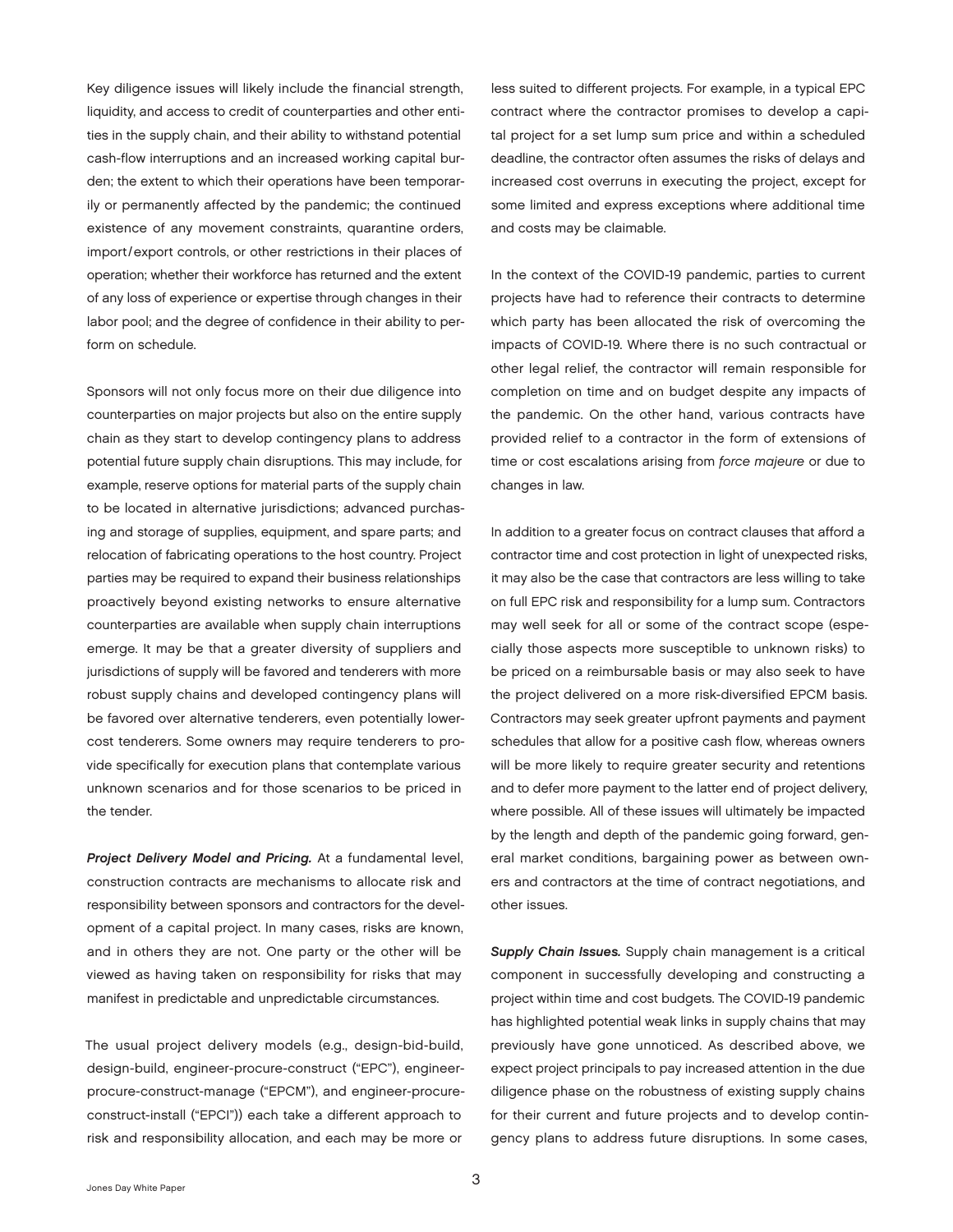<span id="page-5-0"></span>there may be vertical integration, where major EPC contractors seek to take control of certain aspects of the supply chain and in other cases a greater diversification of the supply chain.

Quarantine restrictions and travel restraints, both cross-border and internal, may result in a premium being placed on locally sourced material and labor compared to imported goods and an expatriate workforce. Some countries have already initiated moves to consolidate and build domestic construction and supply capabilities in response to the current pandemic, so that businesses and domestic economies are less reliant on cross-border movements, less exposed to external disruptions, and more self-reliant when they resume operations. By way of illustration, India is reported to have taken steps to set aside land for new factories to manufacture solar cells and modules, batteries, and other equipment required to develop renewable energy projects, to reduce its reliance on supplies from China.

Supply chain issues will also drive structuring and sequencing decisions for projects involving components from Mexico. Significant impacts will be felt from the COVID-19 measures enacted by the Mexican government limiting activity to "essential" businesses combined with the new U.S.–Mexico trade agreement ("USMCA"), which takes effect on July 1, 2020. Establishing the "essential" nature of facilities that manufacture final products or components for export has presented a particular challenge because this legislation is unclear regarding exporting industries and the supply chain classification for essential businesses. The gap in the lifting of restrictions on activity and differences in the "essential" business definition between the United States and Mexico may generate a disruption in the supply chain, as Mexican facilities may not be allowed to reopen while the United States and other countries resume operations with a potential shortage of components and raw materials from Mexico.

All of this will result in greater scrutiny by owners and contractors into subcontractors and suppliers, as well as the physical location of supplies. We also expect increased focus by financing entities on the creditworthiness of major suppliers and subcontractors during the negotiation and disbursement phases.

*Contract Drafting.* In the context of agreeing on new contracts, initial attention has primarily focused on modifying *force majeure* clauses to provide certainty of relief by expressly

listing epidemics, quarantine, and travel restrictions, or to specifically exclude them, as part of a negotiated risk allocation. This should not be problematic in many common-law jurisdictions, which generally allow parties substantial freedom to agree to the scope of *force majeure* provisions. Civil law jurisdictions, however, vary in practice, and statutory provisions in some countries may be mandatory. Expressly stating that epidemics, quarantine, and travel restrictions can give rise to *force majeure* relief may be of little immediate assistance, in respect of COVID-19, if relief also hinges on the event or its effects being unforeseeable. In those jurisdictions where parties are allowed to provide for contractual relief regardless of foreseeability, this element may be the subject of negotiation.

Parties can instead look to other provisions that might not be negated by foreseeability. Change in law provisions that operate separately from *force majeure* events can allow an extension of time, or pass-through of costs, or a commitment to negotiate a resolution, where government-imposed restrictions affect performance. Such epidemic-related events could also be included as an excusable delay giving rise to an extension of time for performance, even if the existence of the epidemic is known and its potential impact foreseeable. Whether a cost adjustment might also apply would be a separate point to be agreed.

The extent and duration of interference caused by an epidemic, quarantine, or travel restriction can be significant and difficult to predict, while full performance depending on the circumstances could be expected quickly once restrictions are lifted. Parties might therefore consider extending the period that performance may be suspended for an excusable delay, and for *force majeure*, at least in respect of such epidemic-related events, before a party has the right to terminate. From an owner's perspective, the need for a right to terminate based on a *force majeure* event may not be as important where the contract, as is often the case, affords the owner the right to terminate for convenience.

Within the context of a project finance transaction, material adverse change ("MAC") provisions have significant implications for developers, lenders, and contractors. During the construction period when there are outstanding loan commitments, the existence of a material adverse change could impact the ability of the developer/borrower to obtain loan disbursements if it is unable to make a clean representation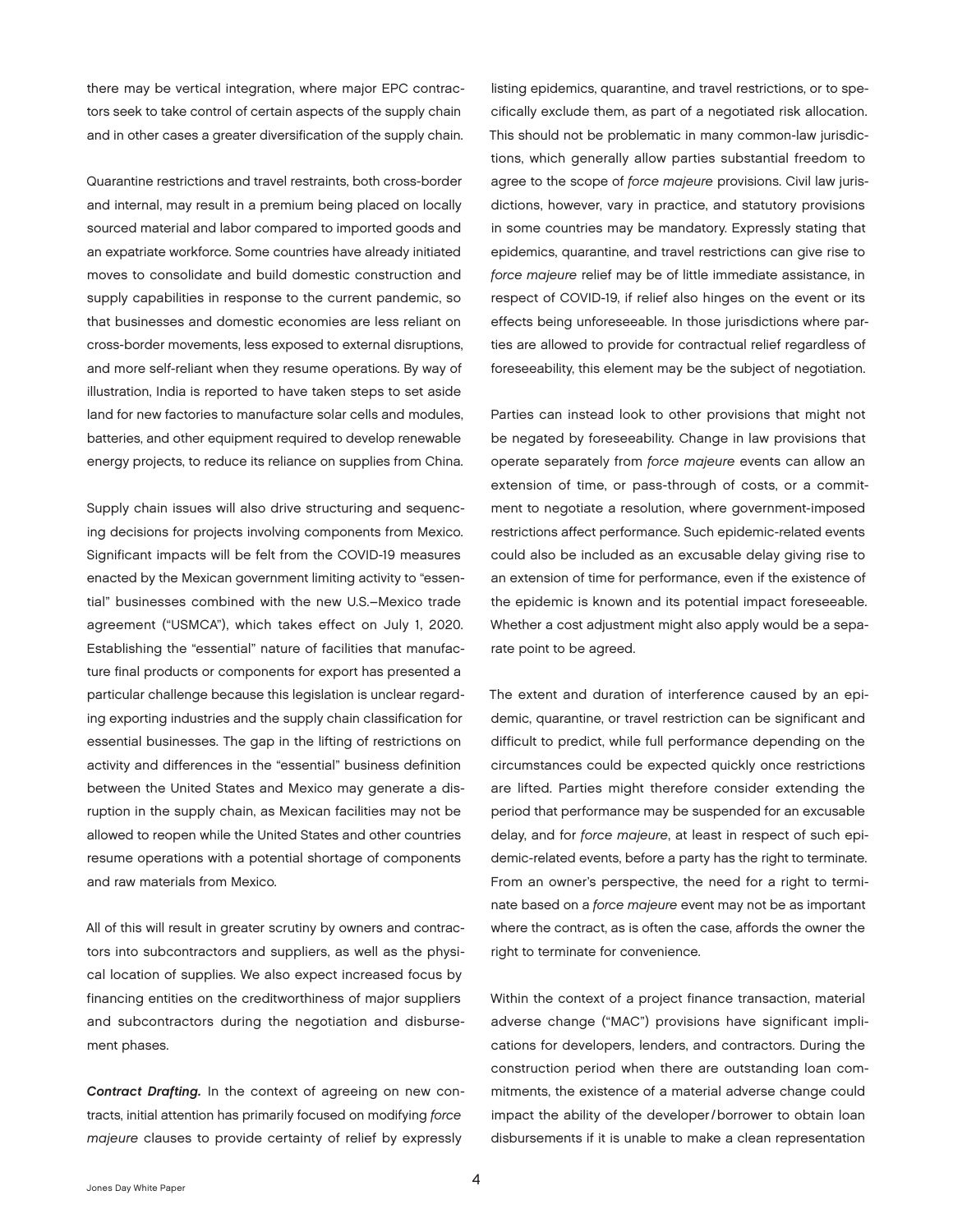<span id="page-6-0"></span>to the lenders as to the absence of any MAC. During this loan availability period, lenders could refuse to fund loan disbursements in this circumstance. We expect this dynamic to generate increased friction in the negotiations around conditions precedent to loan disbursements.

Explicit exclusion of epidemics and pandemics from the MAC definition is increasingly common in publicly filed deals since the outbreak occurred, and borrowers will push harder to exclude prospects and financial performance from the definition. Prospects and financial performance are sometimes included in the MAC definition when the parties define what things are adversely affected. From a borrower's perspective, "prospects" and "financial performance" are vague and forward-looking, and the borrower will therefore fight to exclude these concepts from the definition. MAC defaults will continue to appear in some project finance credit documents, the practical outcome of which will be a leverage point in renegotiations during the remedy phase where a MAC has been declared.

*Rebalancing of the Risk Profile and Pricing in New Contracts.* Drafters and parties to new project contracts need to be mindful, and adequately address the consequences, of COVID-19 in *force majeure* clauses and, generally, in risk allocation and pricing. *Force majeure* is generally invoked to excuse a party's performance under a contract, and usually applies through a local law statute and/or contractual provisions. In most cases, the existence of *force majeure* suspends performance of a party's obligations without penalty, effectively shifting the risk allocation of the contract. In the first few weeks after the start of the COVID-19 pandemic, project parties and their lawyers rushed to analyze whether the crisis and its attendant restrictions fit under the applicable *force majeure* framework of their project. Key elements in this analysis have been whether the pandemic was supervening (i.e., did not predate contract formation) and reasonably unforeseeable at the time of contracting, as well as whether the pandemic caused the impediment to performance or was caused by some other factor. Again, we expect *force majeure* analysis to be a critical element of negotiations in the coming months.

The effects of the COVID-19 pandemic will linger for months, and some claim they will extend possibly years, likely ebbing and flowing and thereby potentially causing uneven, wave-like impositions of restrictions to mobility and potential disruptions

to supply chains. Project parties must therefore bear in mind that the "supervening and unforeseeable" requirement may be more difficult to meet for new contracts signed after COVID-19 became a pandemic. Specifically crafted language may need to be drafted to address more completely the lingering effects of the pandemic. All parties must carefully analyze the risk profile and the pricing structure of the project contracts to address any ongoing impact of the COVID-19 situation, including adjusting the risk allocation, the project scheduling, and the procurement processes. Specific assumption by the EPC contractor or supplier of these types of risks will likely result in pricing increases across all types of contracts (fixed-price, cost-plus, etc.).

*Cash Flow Issues.* All project counterparties including developers, contractors, subcontractors, and lenders to existing projects have had to deal with some difficult financial decisions resulting from the COVID-19 pandemic. Putting aside any potential *force majeure* or other claims for relief that may be asserted, contractors and subcontractors who have been unable to meet the construction timeline risk having their performance bonds or financial guarantees called upon by the project owner. Project sponsors and borrowers are encountering difficulty in drawing down on existing project loan facilities to meet their capex and working capital requirements in the face of lenders tightening their funding requirements, including invoking MAC provisions or declaring potential defaults as a result of the pandemic.

There have been situations where contractors in compliance with the construction milestone have yet to receive payment from a project sponsor as funds have dried up due to the sponsor prioritizing other payments. On existing projects, some sponsors who are finding it difficult to draw down on their existing facilities are considering refinancing with other lenders or having their debt restructured to convert part or all of the outstanding debt to equity. Lender appetite for these restructuring solutions has been uneven in the face of the uncertainty surrounding the pandemic and the potential length of its impact on the sector.

For projects in the pipeline, we are seeing more requests by project counterparties regarding security payment structures and financial guarantees, particularly on large projects and those that are subject to a tender process. Some project sponsors (including government entities) are now requiring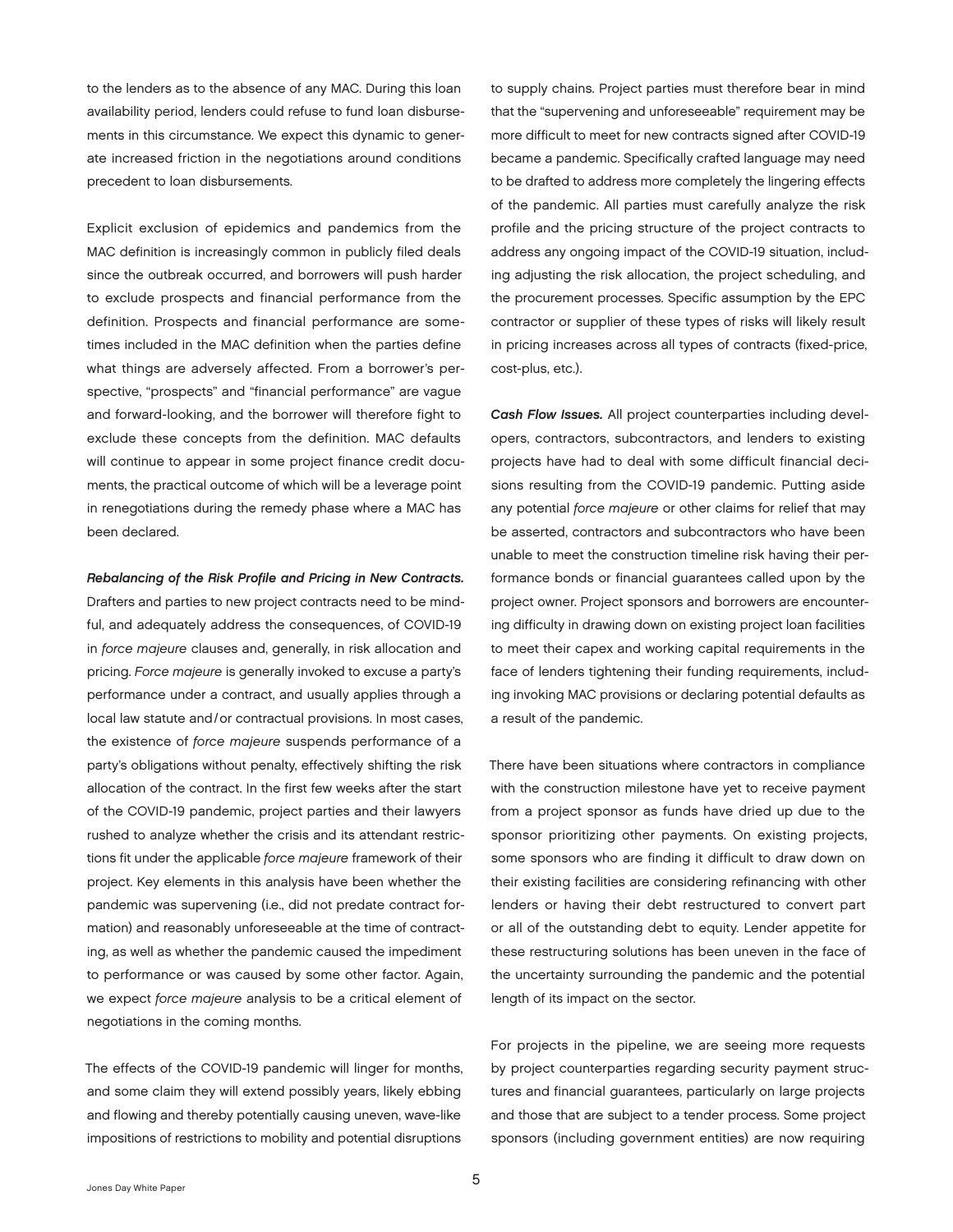<span id="page-7-0"></span>that contractors and subcontractors put up higher amounts of performance security, as well as specific requirements regarding the liquidity of the security.

For example, in addition to guarantees for performance parameters and defect liability periods, contractors have also been asked to provide upfront liquid security of up to 20% of the entire contract value. In Asia for example, some project sponsors are requiring that corporate guarantees and security bonds be replaced by on demand, unconditional, and irrevocable liquid bank guarantees to secure contractor nonperformance. As a result, some bidders and contractors are also requiring that project sponsors secure their milestone payments through a bank guarantee on a rolling basis as opposed to a corporate guarantee.

Due to these changing dynamics and the requirement of the various interested project parties to secure financial obligations, we generally expect overall project costs to increase (significantly, in some cases). These circumstances could also provide opportunities for nontraditional project lenders to provide the required financial security to these project parties at different pricing levels. Given the estimated funding required for these new projects, we expect the financial markets to evolve and develop new structures and products to deal with some of these issues.

#### Financing Issues

*Commercial Banks and Capital Markets.* The economic effects of COVID-19 are creating liquidity constraints on the global financial markets. Certain financial institutions and project debt have been downgraded across a number of jurisdictions, directly impacting financing options for developers. While commercial bank lenders will likely continue doing business with creditworthy borrowers and relationship clients, the uncertainties in the commercial debt market may lead to liquidity shortfalls for construction projects in the short term. Local financial institutions and project developers may start to look to development finance institutions ("DFIs') to provide liquidity and address financing gaps. Most DFIs have expressed a commitment to assist in protecting the investments of their existing clients. The economic crisis may also require DFIs to assume more risk than usual in response to requests to lend into jurisdictions that are more volatile.

As access to project finance loans has decreased, issuers of corporate and project bonds have regularly used the capital markets to refinance existing debt or to repurchase outstanding bonds trading below par. In addition, long-term concession projects with current bank (commercial and DFI) financing in place under mini-permanent ("mini-perm") structures continue to look for capital markets refinancing solutions. The mediumand long-term creditworthiness of counterparties to these agreements (governmental entities and private off-takers alike) will affect pricing and marketing of these debt securities. As restrictions continue into summer 2020, the long-term effects of the resulting economic downturn may create additional downward pressure on ratings and upward pressure on interest rates for project bonds.

Many governments will push infrastructure investment as a means to stimulate employment after the effects of the pandemic have subsided, leaving the long-term outlook cautiously positive. The mitigation measures being adopted during this period by both commercial bank lenders and DFIs will likely affect the structuring of financing deals in the future.

*Social Bonds.* As described earlier in this paper, the access to new project finance loans on the scale or terms available prior to the COVID-19 pandemic is expected to be limited. The COVID-19 crisis has resulted in a credit-strained market, with governments, supranational entities, and commercial banks unable to fund the post-COVID-19 economic recovery on their own. In addition, there has been increased focus on poverty, hunger, unemployment, and mental and other health issues due to the significant negative social impact of the pandemic. With private financing needed to fill the gap, sustainable bonds (in particular social bonds) have emerged as a relevant tool to finance much-needed social infrastructure. With continued pressure on the commercial banks, sponsors of construction projects are expected to turn to the institutional project bond market to fund new projects, particularly social infrastructure projects that enhance resiliency and provide positive social outcomes. In the aftermath of the pandemic, investors may start looking for additional opportunities to increase their ESG investments. For an institutional bond investor, social bonds offer an opportunity to back an emerging class of assets.

Since the beginning of the COVID-19 pandemic, issuances of social bonds have increased dramatically, reaching US\$33 billion by the end of April 2020. Most issuances have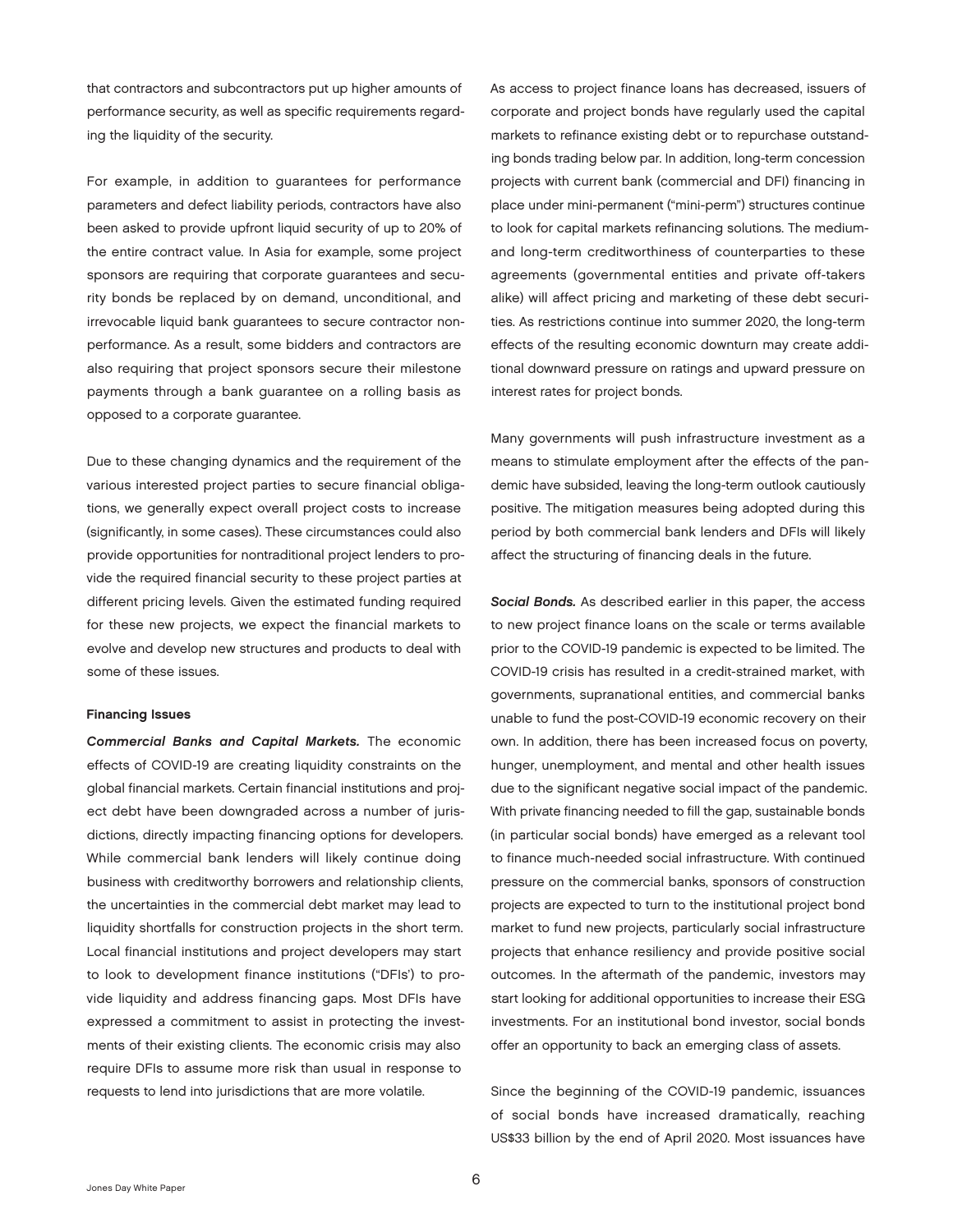<span id="page-8-0"></span>been by supranational organizations such as the International Financing Corporation, the African Development Bank, Nordic Investment Bank, and the European Investment Bank. They have all targeted the effects of the coronavirus pandemic. As we emerge from the pandemic, more issuances of social bonds by corporate and project sponsors are expected for the financing of major energy and infrastructure projects.

*Government Support and PPP or P3 Landscape.* The commercial bank market may not offer sufficient liquidity at economic pricing levels to satisfy funding demands in the post-COVID-19 construction and project finance markets. Some expect increased financial involvement by governments in the promotion of private participation in the infrastructure and energy sectors to help fill this funding gap, as well as promoting construction-related job growth.

During the last financial crisis, we experienced an increased level of governmental support for the financing of national interest type projects. Refinancing guarantees were offered by some governments (we saw these on infrastructure publicprivate-partnership ("PPP" or "P3") projects in Australia and Singapore, in particular). It is possible some governments may look at ways they could support important, but otherwise commercially nonviable, projects to get off the ground. Some governments may also look to support options available for certain nationally important projects they want to proceed, notwithstanding the current pandemic and a slowing down of lending. Support options may include refinancing guarantees, government pays or availability payment-type mechanisms, capital grants, and viability gap funding approaches. We are aware of several projects in developing infrastructure jurisdictions where bidding is proceeding but on the basis of viability gap funding support to be provided by the relevant procuring authorities.

In the United States, some federal funds have already been committed to this exercise. The International Development Finance Corporation ("DFC") began operations in 2020, combining and improving the existing development finance functions of the Overseas Private Investment Corporation ("OPIC") and USAID's Development Credit Authority. DFC currently has an investment cap of US\$60 billion and offers new financial tools such as equity investments, technical assistance, and

feasibility studies to more proactively address development needs. In the United States, there is proposed legislation that would authorize approximately US\$20 billion in new federal spending over the next three years aimed at improving water infrastructure.

PPP may be a form of public procurement that will be used by some public-sector bodies to further promote projects in important national sectors. In Asia, so far demand risk infrastructure projects have remained the norm for PPP procurements. Just as may be the case in the United States, it is possible that some governments will look to promote projects that can be funded through availability payment-type schemes rather than direct payments from users.

As noted above, such government pays schemes are often considered better for overall bankability than projects where demand risk is fully passed to the private sector and its lenders. In the United States, we have seen downgrades for multiple demand-risk projects. Sponsor and investor appetite for these types of projects will be affected after the final revenue impact from the COVID-19 pandemic is realized. Traffic declines of 70-80% on tolled highways could cause these demand-risk projects to access debt service reserve accounts for their next principal and interest payment and may result in distressed situations if traffic levels do not pick up prior to the subsequent debt service payment date.

We expect the availability payment PPP concessions to attract the highest levels of interest in the mid-term, with investors and lenders closely focusing on the ratings of granting authorities. Appropriation risk will also require heightened analysis, as tax revenues have fallen across all jurisdictions and the construction market experiences increased demand for smaller amounts of public funds.

The erosion of tax revenue as a result of the pandemic can be expected to have an impact not just on PPP projects but traditional public works projects funded by tax revenue. This is true at the national or federal level, the state or province level, and the city or county level. The Governor of California, a state that has the fifth-largest economy in the world, is projecting a budget deficit of US\$54 billion, and the City of Los Angeles is projecting a budget shortfall of several hundred million dollars.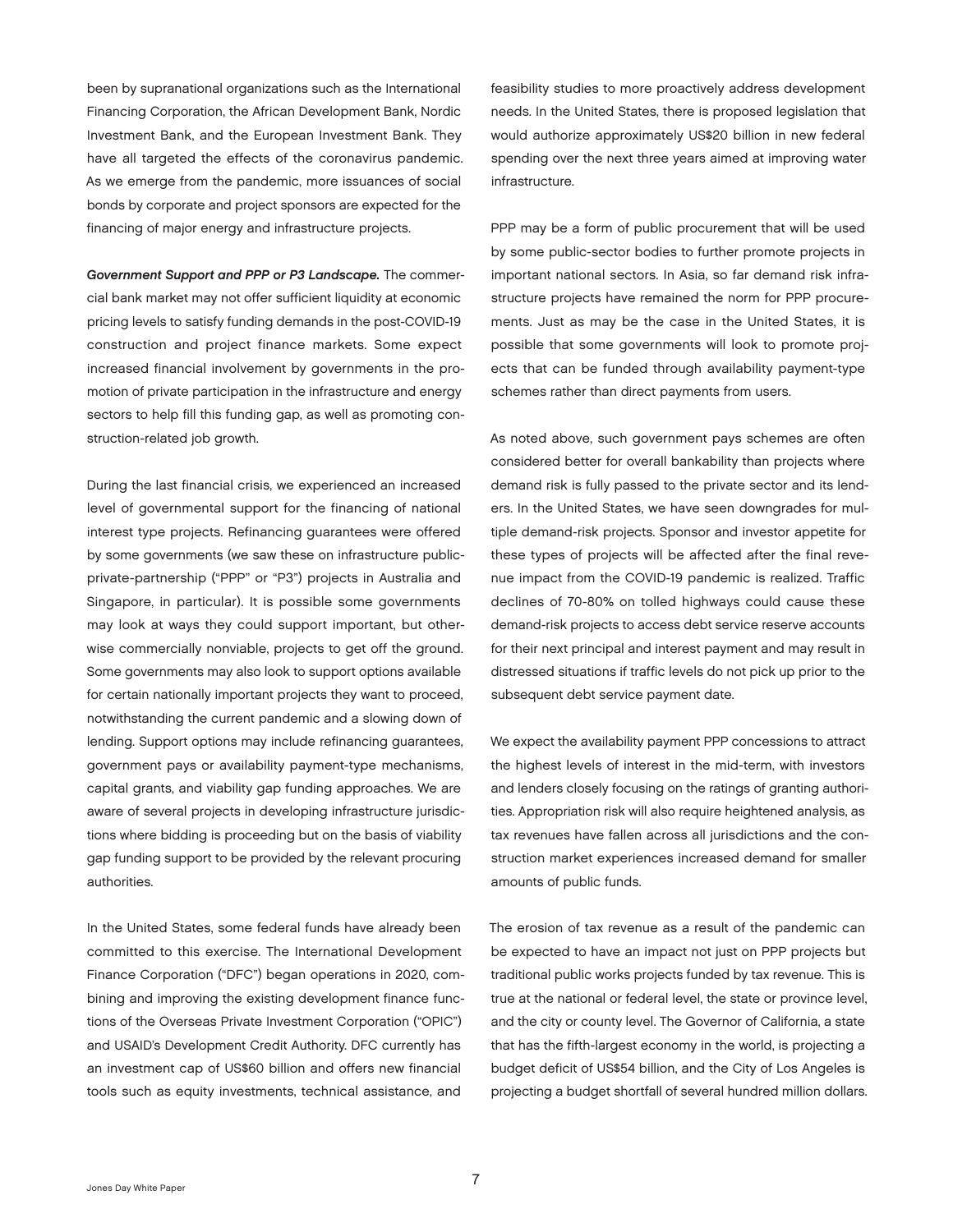<span id="page-9-0"></span>Shortfalls of this magnitude can be expected to impact the timing of public works even as governments contemplate deficit spending to stimulate the economy.

Construction and developer clients should remain apprised of available direct-funding schemes, tax-advantaged financing solutions, and increased government financial support for PPP and energy projects. We are constantly monitoring these programs around the world and expect increased opportunities for contractors and sponsors to avail themselves of innovative government-supported funding solutions.

*Spread-On Debt.* Debt pricing is one of the most important considerations for infrastructure projects undergoing current bidding. Spreads are growing, and lenders are finding it harder in this market to price risk, especially where it might involve user-pays models or even reliance on government-type payments (for example, what might be seen on a social infrastructure project). Bidders who retain an ability to still obtain firm (even if in-principle only) commitments for financing bids have a clear advantage in this current market and into the near future. Pricing may be higher for projects in the shorter to medium term, both in terms of debt financing implications but also where sponsors are financing more of their own investments into infrastructure projects than might have been the case pre-pandemic.

For projects that require upfront financing, there is no "one size fits all" or specific "market precedent" for project leverage ratios, as globally there are differences from region to region, jurisdiction to jurisdiction, and project to project, based on structure, risk allocation, and the experience and creditworthiness of the parties. In developing-infrastructure jurisdictions, such as Asia or Latin America, it would be unusual to see higher debt-to-equity ratios than 80:20, though this has occurred in some more-developed infrastructure markets. It is possible that coming out of the current pandemic, new projects may have to look at lower gearing ratios for construction financing to get projects off the ground.

*Currency and Exchange Risk.* The COVID-19 pandemic has wreaked havoc on currencies in emerging markets. Unprecedented fast-tracked foreign exchange moves caused (whether by the pandemic or other factors), to give a few examples, the Brazilian real to fall 23% against the U.S. dollar

since the beginning of 2020, while in the same period the Turkish lira is down nearly 14% and the South African rand has lost 32%.

A developer may receive international funding in U.S. dollars or some other hard currency, while the project's revenues are often denominated in local currency. This creates a potential asset/ liability mismatch, as devaluation increases the developer's local currency liability for international payment obligations. Another layer of complexity is added by foreign exchange restrictions that could impact the developer's ability to service its debt, and such measures have been taken before by unstable governments facing financial crises. Similarly, devaluation could adversely affect the developer's working capital needs if it impacts the supply chain and causes the developer to need more local currency to buy the same offshore supplies.

Cross-border project financings have always faced the possibility of exchange-rate risk, but the wide-scale devaluation landscape exacerbated, if not brought on, by the COVID-19 pandemic has created anxiety across a number of jurisdictions. We expect these issues to take a more prominent role in structuring and documenting project financings going forward. Lenders will generally not accept currency risk, and governments and procurement agencies also tend not to, at least to any meaningful degree. Local currency swaps and other derivative instruments will become more widely used and increased use of natural hedges (by aligning a part of the project's revenue currency with the financing currency) may occur. The insufficiency of local currency financing may force governments to accept a higher share of this risk by, for example, indexing project revenues to a fixed exchange rate.

### Construction Disputes

#### **Overview**

There will be several key disputes to be resolved on major construction projects as work continues in the wake of the COVID-19 pandemic.

The claims that are most likely to manifest into formal disputes will be multifaceted. For instance, the question of whether the pandemic is a *force majeure* event will likely be tested in the courts and in arbitrations, and no doubt parties will mount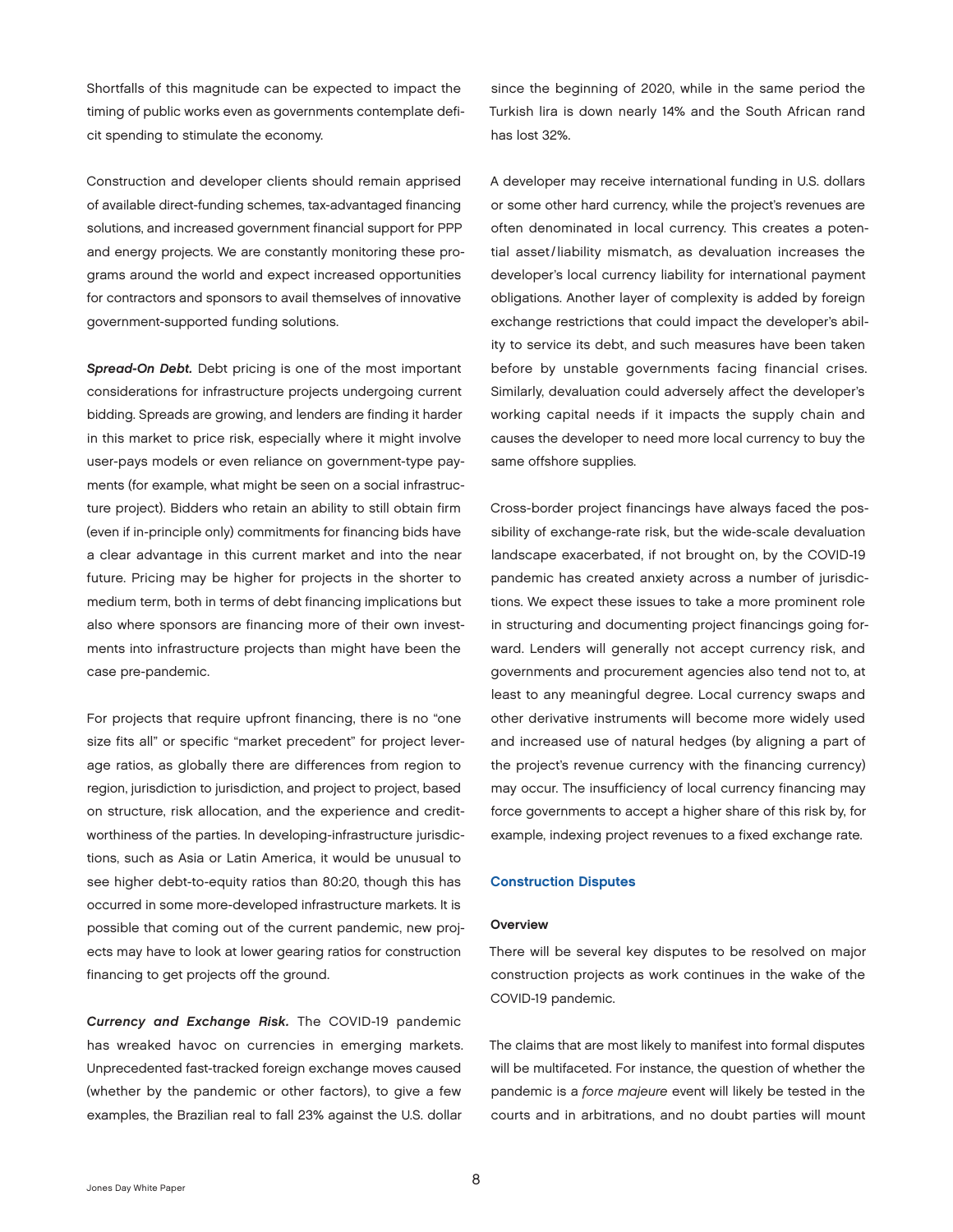<span id="page-10-0"></span>imaginative arguments to assert their positions. In some cases, the answer should be reasonably clear from the contract itself, and in other cases, the answer may be more opaque.

Clauses dealing with *force majeure*, suspension, change in law, termination, and extension of time will be at the heart of disputes, but the outcome will often depend on circumstances where more than one clause is activated or is relevant, where the underlying facts are complex, and where a series of steps is required in order to seek relief and one or both parties have not complied with those requirements to the letter. Contractors and owners may assess whether other clauses might apply and afford or preclude relief, such as provisions dealing with emergencies, health and safety clauses, and site access.

Unsurprisingly, we have not seen many disputes formalize as yet. Stakeholders to projects are now in the process of assessing the impact of the pandemic and are taking steps to manage or mitigate the immediate effects, such as site shutdowns, reduced workforces, resequencing, and so on. Only in the next six to 12 months (the time period will be dependent on the project schedule and many other factors) will the consequences of whatever contractual or common-law levers stakeholders have pulled, or not pulled, be revealed. At that point, disputes will undoubtedly start to progress.

This discussion is divided into two parts. First, we highlight some of the underlying legal issues that are likely to come into play when pandemic-related construction claims are made. Second, we look at some specific claims, factual scenarios, and practical considerations that stakeholders should examine when preparing themselves to bring or defend COVID-19 disputes.

#### Legal Issues

*Causation Arguments.* One of the most important legal questions that companies face when assessing liability in the construction sector is causation. The burden of proof will invariably rest with the asserting party to show that the "trigger event" has caused loss, prevented or hindered performance of the contract, or made performance impossible or impracticable. The threshold the party seeking to rely on the relevant contract clause must overcome varies. In relation to causation, an affected party might have to show that the event is the operative cause of the impediment. Alternatively, it may be

enough for the event merely to have contributed substantially to the occurrence of the event, such that while it is among the concurrent causes, the nonperformance might have occurred without it. In many jurisdictions, it would be consistent with judicial tendency to interpret relief-based clauses restrictively and require a party seeking to obtain the relief identified in the provision to demonstrate that it would have been willing and able to perform the contract "but for" the force majeure event.

Furthermore, the length of the chain of causation may be particularly relevant in the context of this pandemic. The following hypothetical domino effect might apply to the coal industry. The current pandemic lessens demand for new cars and other steel products. This may then cause steel mills to reduce production, which may reduce the need for coking coal, which then results in fewer shipments, potentially diverting coking coal to power plants, thereby reducing thermal coal sales. The point at which the pandemic impact (direct or indirect) is felt in this hypothetical reverberates through the chain. Taking the chain of events into account, the core question is whether a party relying on a contractual provision can establish legal and factual causation.

*Constructive Acceleration.* Where an owner denies a contractor a request for a time extension related to the pandemic or simply fails to act on a request for such an extension, a contractor may attempt to assert a constructive acceleration claim. Under a constructive acceleration claim, a contractor seeks to recover its acceleration costs incurred to complete a project by the applicable completion deadline rather than an extended completion deadline.

Federal and state courts in the United States have formulated the elements that must be established to state a claim for constructive acceleration. One case set forth five elements that a contractor must show to establish a constructive acceleration claim: (1) the contractor encountered an excusable delay; (2) the contractor made a timely and sufficient request for an extension of the contract schedule; (3) the owner denied the contractor's request or failed to act on it within a reasonable time; (4) the owner insisted on completion of the contract within a period shorter than the period to which it would be entitled by taking into account the period of excusable delay, after which the contractor notified the owner that it regarded the alleged order to accelerate as a constructive change in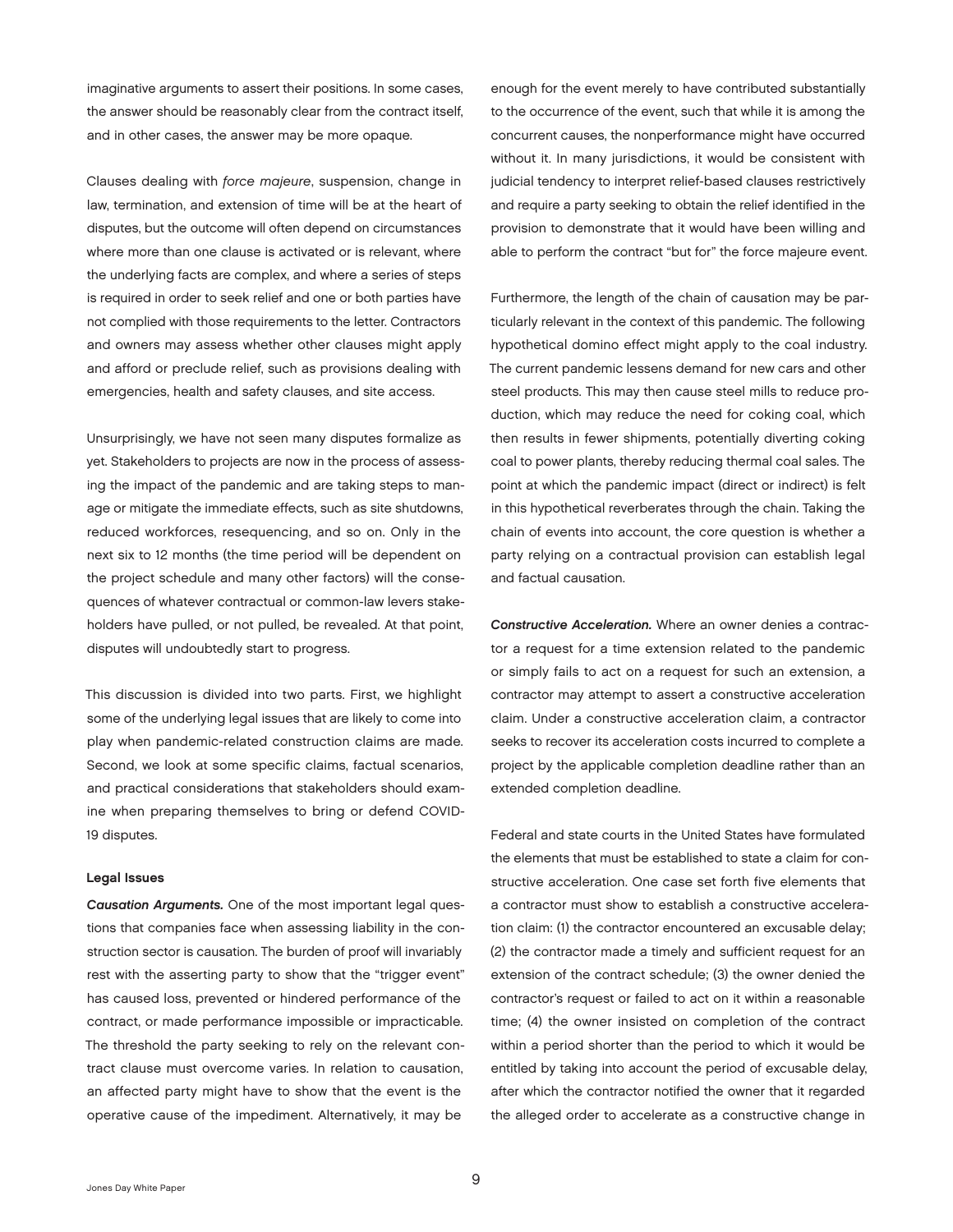<span id="page-11-0"></span>the contract; and (5) the contractor was required to expend extra resources to compensate for the lost time and remain on schedule.<sup>[1](#page-24-0)</sup>

Not all jurisdictions and not all countries recognize constructive acceleration claims. However, even where the governing law does not recognize constructive accelerationclaims per se, similar types of relief might be available under another theory.

In all events, contractors and owners should keep in mind several points related to potential constructive acceleration claims arising out of the pandemic. From the owner's perspective, it is important to be cognizant of the potential for such claims. This is especially so since a constructive acceleration claim has the potential to transform a time-only claim (e.g., where a contract provides a time extension only for a *force majeure* event) into a claim for monetary relief. Likewise, owners should insist that contractors provide the contractually required support for any requested time extensions (e.g., time impact analysis) so that the owner can make a timely assessment of the propriety of the requested time extension.

From the contractor's perspective, a constructive acceleration argument is one avenue to transform what might otherwise be a claim solely for time into a claim for additional compensation. Additionally, a contractor will increase the likelihood of a successful constructive acceleration claim where it takes the following steps: (i) document entitlement to the extension; (ii) provide timely notice to the owner of the request for extension; (iii) clearly communicate that the contractor considers any denial of or delay in responding to a request for a time extension as a constructive order to accelerate; and (iv) document the additional resources expended to maintain the schedule that would not have been incurred had a time extension been granted. Failing to take each of these steps will provide the owner with additional arguments that a contractor will have to overcome to establish its claim to recover the amounts to which it is otherwise entitled. By way of illustration, if the contractor does not provide timely notice of the request for an extension as required under the contract, the owner will likely assert this as a defense, and the contractor will have to argue that failure to provide timely notice was somehow excused.

*Cardinal Change.* Some contractors may attempt to seek relief for COVID-19 impacts based on a cardinal change theory. A cardinal change is a change that is "so drastic that it effectively requires the contractor to perform duties materially different from" those in the original contract.<sup>2</sup> This construct is recognized in a number of jurisdictions.<sup>3</sup> In the United States, the cardinal change doctrine was developed to provide relief on federal government contracts. However, the law in a number of states now recognizes this form of relief, including on private works contracts.

The successful assertion of a cardinal change has a few different potential consequences. One potential consequence is that the owner is determined to be in breach of the contract. Such a finding may permit the contractor to terminate the contract. Additionally, under certain circumstances, a court might deem the contract to have been abandoned and permit a contractor who continues to perform in the face of a cardinal change to recover reasonable compensation. This could have the effect of essentially negating the price certainty of a fixed price contract and converting it into something more akin to a cost-plus contract, something that would be contrary to the ordinary expectations of the owner.

A number of hurdles must be overcome to prevail on a cardinal change theory. For one, a question will exist as to whether the additional costs and delays associated with COVID-19 are imposed by the owner and whether that is a requirement to recover on such a theory. For another, the contractor will have to establish that the change is so significant that it is not something that can be addressed under the contract.

Because contractors fear that courts will be skeptical of claims for cardinal changes, contractors are not quick to assert such claims. It is rare for a contractor to place all of its eggs in the cardinal change basket and far more common for this theory of relief to be pursued as an alternative theory in conjunction with other theories like *force majeure* or change in law. Due to the risk that a cardinal change argument could convert a fixed-price contract to a cost-plus contract, owners need to mount a stout defense to such claims and not assume that it will automatically be dismissed.

A case decided on April 22, 2020, by the United States Civilian Board of Contract Appeals ("CBCA"), *Pernix Serka Joint Venture v. Department of State*, CBCA No. 5683, highlights the challenges of prevailing on a cardinal change theory. In that case, the contractor contracted with the U.S. Department of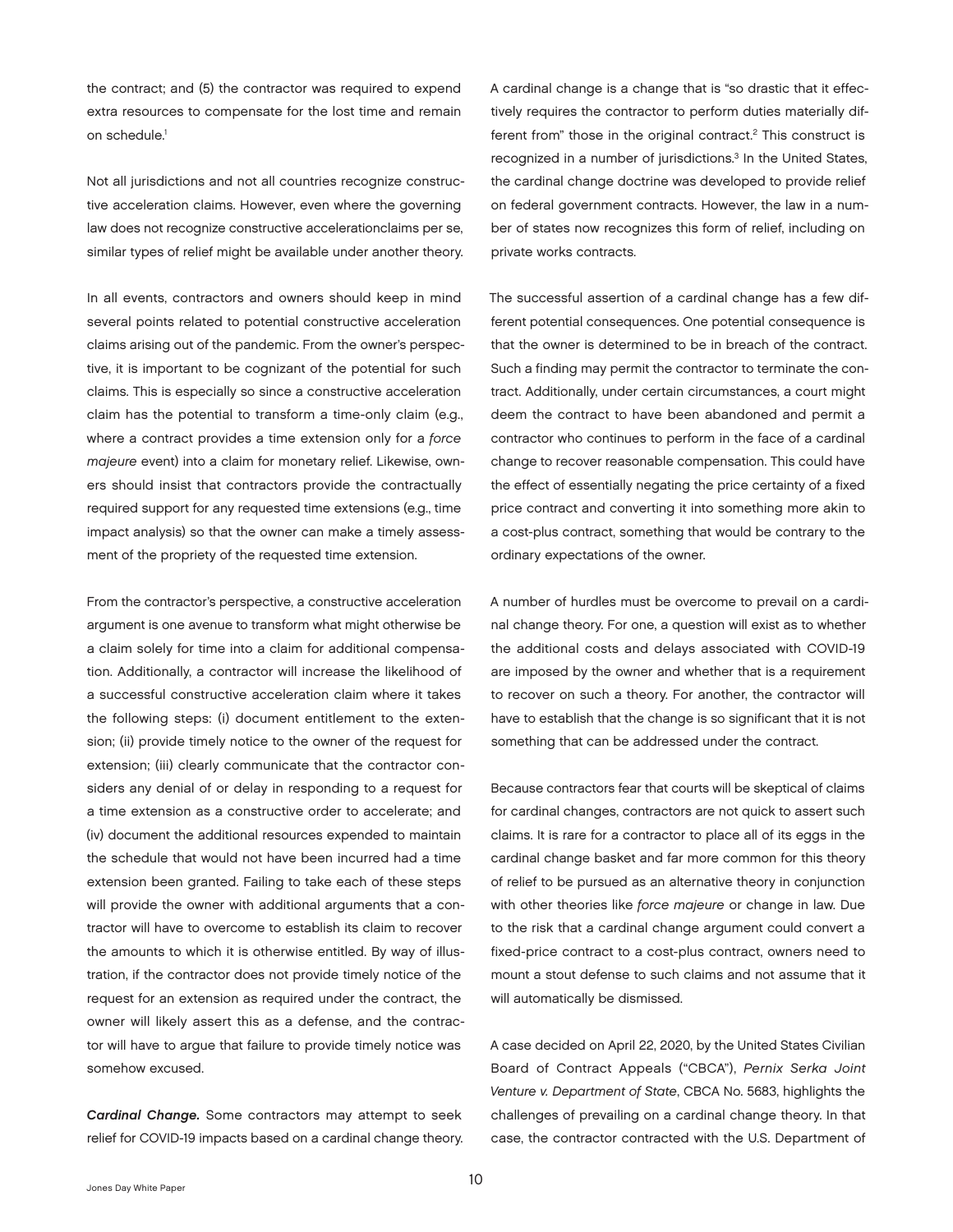<span id="page-12-0"></span>State ("DOS") to construct a rainwater capture and storage system for a fixed price in Freetown, Sierra Leone. The Ebola outbreak reached Sierra Leone in July 2014. On August 8, 2014, the World Health Organization declared the outbreak of Ebola to be an "International public health emergency." With flights being cancelled and contractor and subcontractor personnel asking to leave the country, the contractor directed that the project be shut down and all personnel be evacuated out of the country. The contractor had sought direction from DOS, which declined to direct the contractor and left the decision to the contractor. The contractor did not remobilize to the project until March 2015, approximately seven months later.

The contractor submitted a request for equitable adjustment for more than 10% of the original contract price for the additional life and health safety costs and disruption of the work, including the need to demobilize and remobilize at the work site. While the applicable excusable delay clause from the Federal Acquisition Regulations provided for a time extension for "epidemics," "acts of God," and "quarantine restrictions," it did not provide for compensation. Nonetheless, the contractor contended that the failure of DOS to provide guidance or direction and requiring the contractor's return to the project site with added life safety measures constituted a cardinal change entitling the contractor to additional compensation.

The CBCA rejected the contractor's argument and granted the government summary judgment, stating: "Despite the difficulties encountered during the Ebola outbreak, [DOS] never changed the description of work it expected from the contractor. Throughout communications with [contractor], [DOS] repeatedly stated that it could not give directions to the contractor on how it should respond to the ongoing outbreak, instead leaving decisions solely in the hands of the contractor. Any changes in conditions surrounding the performance of the contract arose from the outbreak and the host country's reaction to the outbreak. This situation forced [contractor] to reevaluate how it wished to proceed with the work outlined in the contract. Throughout the situation, [DOS] informed [contractor], on multiple occasions, that it would not order [contractor] to evacuate the site and that [contractor] must make its own business choices as to whether it needed to demobilize from the site." The CBCA reiterated: "Here, the work required of [contractor] was detailed in the contract. The addition of life safety measures after remobilization did not alter the nature of

the thing it had contracted for; the contractor remained obligated to perform at the fixed price."

*Abandonment.* The law in many jurisdictions recognizes the doctrine of abandonment. The notion of abandonment is much broader than the situation where a contractor simply stops showing up at the project (which itself is a material breach). In general, abandonment, in a broader context, is determined by some courts based on two factors: (i) the extent to which the work actually performed by the contractor differed from the work contemplated under the original contract; and (ii) the extent to which the parties followed the procedures relating to changes in the work. Under this theory, some courts allow contractors to recover the reasonable value of all of its work. Thus, as with the cardinal change doctrine, abandonment can effectively remove the price certainty afforded owners by a fixed-price contract. The facts that may support an argument of abandonment may overlap with the facts used to support a cardinal change argument.

There are some published state court decisions where the failure of the parties to follow the change order procedure for dealing with extra work supported a determination of abandonment. For this reason, owners need to be careful not to take steps that result in abandonment of the change order process. By way of illustration, if an owner told a contractor to hold off submitting its requests for changes until the end of the project, notwithstanding contract language requiring notices of the grounds for such changes be given within a fixed period of time from the circumstance warranting a request for change, a contractor might later use this to support an argument of abandonment.

While this may overlap with waiver and estoppel concepts, the consequences of abandonment are far greater for an owner than a mere finding that the owner has waived its right to reject a request for change or a claim due to a contractor's failure to give timely notice. Owners should therefore carefully document any deviations from contract procedure to guard against a broader abandonment argument by, for example, indicating that the contract is affirmed and remains in effect. For owners, it will be important to not inadvertently provide a contractor with additional ammunition to somehow support recovery of its costs for responding to the pandemic where no such relief is provided under the terms of the contract.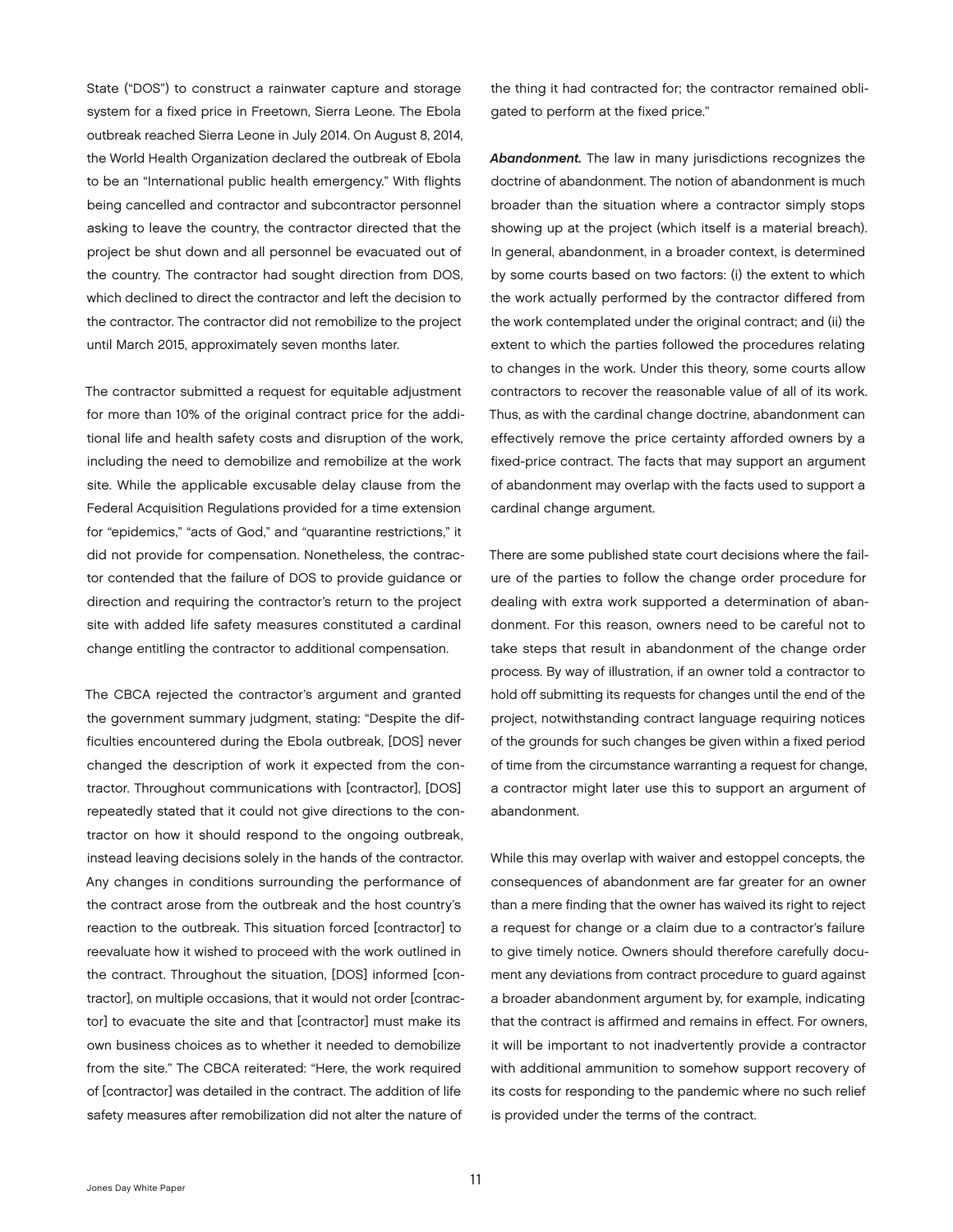<span id="page-13-0"></span>*Mitigation.* In most cases, a condition precedent to any *force majeure* entitlement is satisfying an implied or express duty to mitigate. The language used in each contract will critically impact the content and scope of the mitigation duty. For example, "best endeavors" will likely create a higher standard than the words "usual" or "reasonable" "endeavors." Where no duty to mitigate is expressly provided in a clause entitling a claimant to relief for *force majeure*, a duty will usually be implied. It follows that where a contractor is seeking schedule relief based on alleged *force majeure* arising from COVID-19, it will likely be an accepted position on the part of both claimant and respondent (or contractor and owner) that the onus is on the contractor who is seeking relief to demonstrate that it has fulfilled its duty to mitigate the claimed impact of the *force majeure* event. The question that will arise is, what must the claimant do to meet its duty to mitigate?

While the bar in some jurisdictions has previously been interpreted as being relatively low (for example, steps to avoid increasing one's own loss), there is an emerging view that a claimant's duty to mitigate is more onerous. In English law, for instance, the recent case of *Seadrill Ghana Operations Limited v Tullow Ghana Limited*[4](#page-24-0) concerned the effect of a mitigation obligation to avoid, overcome, or circumvent the consequences of a *force majeure* event in relation to a long-term contract for Seadrill's West Leo semi-submersible drilling rig. The court decided that in order to establish the duty to mitigate in each case: (i) one must look at the specific words in the contract as well as the factual circumstances of each case; and (ii) a party asserting *force majeure* must not only take steps to avoid its own loss, but also must consider impacts to the other party.

A party asserting *force majeure* may need to show that there were no reasonable steps that could have been taken to avoid the impact of the *force majeure* event. The inherent uncertainty as to what steps are reasonable, as well as the consequences of this issue to liability (i.e., the need to have taken all or appropriate reasonable steps as a "gateway" to entitlement or successful assertion of *force majeure* as a defense), will provide scope for a difference of opinion between the parties that will contribute to the prospect of a formalized dispute between the parties.

*Waiver and Estoppel.* Waiver and estoppel doctrines often enter into complex construction disputes when the parties'

actions do not match the terms of the contract. Waiver, in broad strokes, relieves a party of a contractual obligation. Waiver can be express or implied. Where a party expressly waives an obligation, there may be little dispute about the fact of the waiver. However, disputes frequently arise as to the scope of express waivers. An implied waiver may be based upon a party's conduct indicating that it intended to ignore (or at least failed to enforce) an obligation. This often comes up in combination with arguments over whether notice provisions have been modified or waived.

For example, when a contractor fails to timely present a notice of claim or request for change order under the terms of the contract, but the owner allows the claim and evaluates it on the merits, the contractor may argue that this creates a waiver of certain presentment defenses. Such arguments have been made when a contractor fails to provide timely notice of a *force majeure* claim. Whether such arguments are successful may hinge on the governing law and the terms of the contract.

A similar issue may arise in connection with contractual requirements mandating that notices from the contractor be provided in writing. Contractors who fail to formally comply with written notice requirements may argue that the owner somehow waived the written notice requirement, that oral notice suffices, or that, in the absence of prejudice to the owner, actual or constructive notice of the *force majeure* event or claim should suffice. Again, the outcome of such arguments will depend on the facts and the governing law.

A related issue concerns whether waiver of a notice or written notice requirement in connection with one claim or *force majeure* event results in waiver of such requirements as to later claims or *force majeure* events and the effect of "antiwaiver" clauses. Given the circumstances of COVID-19, the prudent course of conduct is for parties to construction contracts to openly communicate about the challenges of the pandemic and to guard against actions that may result in unintended waiver or modification of contractual provisions.

In contrast to waiver, which relieves a party from an obligation (e.g., providing written notice), estoppel may prevent one party from improperly benefitting from conduct it induced another party to take or not take. Estoppel may prevent a party from asserting its counterparty's failure to abide by a term of the contract where the counterparty reasonably relied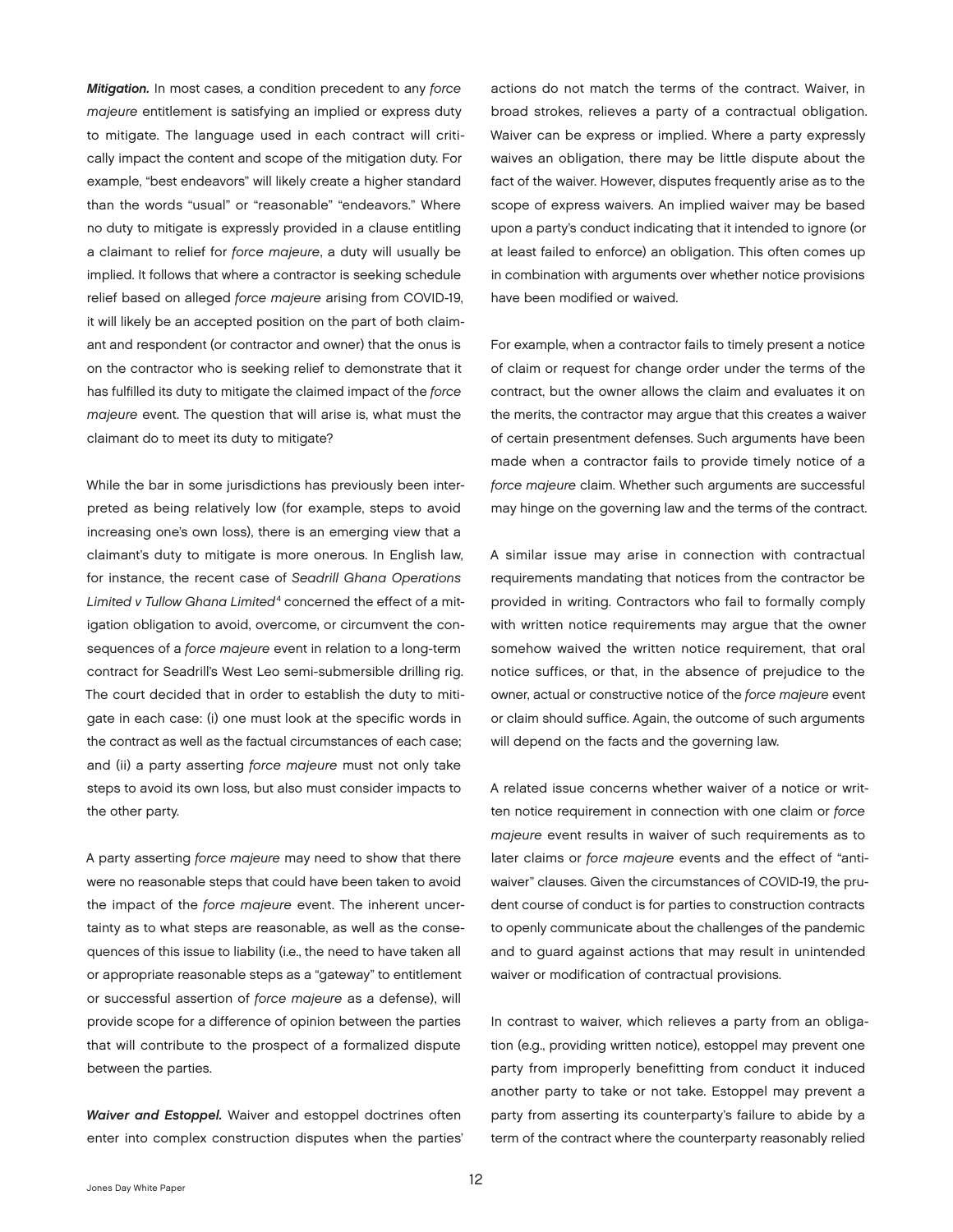<span id="page-14-0"></span>to its detriment on words or acts of a party. Contractors frequently assert this doctrine when they do not give formal written notice of a claim or *force majeure* event within the time prescribed by the contract where the owner's representatives are alleged to have told the contractor to defer submitting formal notices for various reasons.

Similarly, contractors may argue estoppel where extra work is performed at the request of the owner without prior written authorization or without formalizing a construction directive or change order. The outcome of such arguments may depend on the wording of the contract, the governing law, and the particular facts and circumstances.

Again, contractors may contend that new or different work methods may be required as a result of COVID-19. Contractors should be careful to timely submit claims and comply with contract requirements to avoid the risk that a waiver or estoppel argument will not suffice or take steps to document the facts and circumstance supporting any waiver or estoppel argument. Owners too should be careful to require compliance with contract requirements and to avoid unintended waiver of, or estoppel precluding application of, notice, change order, and claim requirements.

### Claims and Scenarios

*Projects in Distress and Adjudication.* An inevitable consequence of the global economic recession that this pandemic is likely to cause is an unfortunate increase in the number of insolvencies in the construction industry among certain classes of owners, contractors, and subcontractors. The slim profit margins on which many contractors and subcontractors operate, combined with low capital reserves and cash flow dependency, particularly at the small/medium contractor end of the market, means a likely significant adverse and more immediate impact on the construction industry, as even compared to other industries. The insolvency of the main contractor on a project is high on the doomsday scenario planning for most developers, and this focus has increased given recent events.

There are clearly a multitude of legal and practical issues that arise, aside from just the basic contractual processes that need to be followed in such a scenario. This may include, for example, protective measures, notifications, and issues relating to: bonds and guarantees (whether on-demand or

conditional), draws on letters of credit posted as performance security, the preservation of rights against an insolvent party's partners, or title ownership of goods and materials on or off site. Similarly, lenders are assessing potential breaches of loan covenants, recourse under sponsor guarantees that may come into play and considering the potential legal, commercial, and technical complications of exercising "step-in" rights, which may accrue, to enable build-out of half-completed borrower assets, alongside their wider enforcement rights.

For contractors in jurisdictions<sup>5</sup> with security of payment and statutory adjudication legislation (legislation that provides a statutory right to receive regular interim payments and commence an adjudication in respect of payment disputes that provides a comparatively quick decision and payment of the amount the adjudicator determines due), we are already seeing an uptick in claims and adjudications and expect this trend to continue. Security of payment legislation is specifically designed to protect cash flow of contractors.

Considering the pressure on contractors, it is unlikely that disputes over payment will be put off until the end of the project; instead, we anticipate continued and growing adjudication activity in these jurisdictions. We also expect to see early and frequent triggering of dispute clauses in an attempt to ventilate issues throughout the execution of projects.

It is likely that all project participants will monitor the solvency of other participants closely and ensure all contractual and statutory rights designed to protect against insolvency of a participant are used to ensure payment and performance.

*Tension Between Contractual Obligations and Nonbinding Government "Guidelines.*" Many governments have published nonbinding guidance on safe working in construction. While many construction contracts will specifically set out which party bears the risk of changes in law, it would be unusual for a contract to engage expressly with the consequences of nonbinding guidance issued by public agencies that do not have the force of law (in contrast to formal regulations adopted by an agency under enabling legislation). Contractors who decide to follow nonbinding guidance and intend to seek time or money from the owner need to consider how best to frame the implementation of nonbinding guidelines to enhance the likelihood of obtaining relief.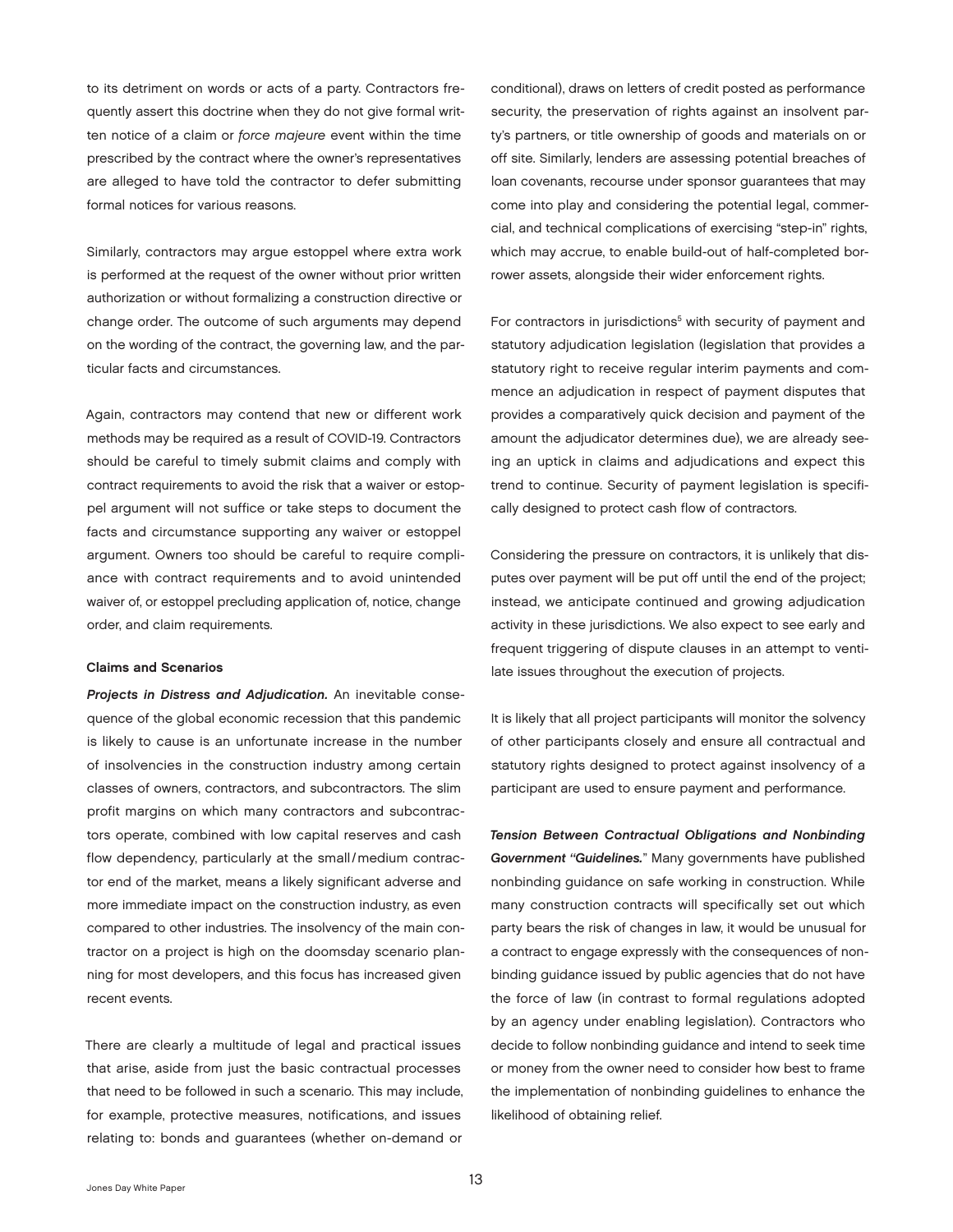<span id="page-15-0"></span>For instance, a contractor may frame compliance with such requirements as complying with general (and legally binding) obligations or being tantamount to new conditions to being able to proceed with the work. On the other hand, owners and contractors should be cautious about directing contractors or subcontractors to implement nonbinding government guidance without considering whether such a direction will enliven a time or cost entitlement that otherwise would not have existed. Owners and contractors should also be mindful that subcontractors or suppliers based in different jurisdictions may be subject to different return-to-work guidelines, which may or may not be binding on them.

*Responsibility for Compliance with Guidelines /Regulations and Indemnity for Alleged Failures.* In addition to considering how owners and contractors can best implement any necessary COVID-19 guidelines and requirements, such parties should also consider how the contract may allocate responsibility for both ensuring compliance and assuming liability for any failures. While parties to construction contracts may intend to work collaboratively to implement COVID-19 guidelines and requirements, all parties should be prepared for failures or even merely the allegation of failures, particularly from third parties. Such allegations could come from individuals (or their next of kin) who claim they contracted COVID-19 as a result of the conditions on the jobsite, as well as from governmental authorities acting on the basis of site inspections or anonymous tips. In all such cases, an understanding of the division of responsibilities between owner and contractor is key.

First, the owner and contractor should understand which of them has responsibility for ensuring compliance with every necessary measure. Many owners may assume that the contractor is completely responsible, but this is likely an oversimplification. While the contractor may control the activities of its own workers during the performance of their work, there are myriad other locations and situations where an owner may need to properly manage or delegate its responsibilities (separate contractors performing simultaneous works, shared site spaces, jobsite entry and exit locations, project-wide food services, etc.). Moreover, even where contractors are entirely responsible, it may be advisable for owners to require the contractor to track and report on compliance. In addition to work stoppages or bad publicity that could result from poor compliance, in some jurisdictions a lackadaisical approach to

overseeing contractor compliance could lead to suits or fines directly against the owner.

Second, regardless of perfect compliance, suits by third parties may be inevitable. Workers who contract COVID-19 may allege that the infection occurred onsite and perhaps as a result of alleged noncompliance with governmental guidelines. Even if such claims are covered by workers' compensation or similar schemes, family members of workers who are sickened may still have viable claims. These claims may be impacted by the passage of legislation designed to eliminate, limit, or otherwise affect such claims, as has been discussed in many jurisdictions. To avoid disputes between owner and contractor, parties should understand (and clarify if necessary) which party has defense and indemnity obligations for such claims and in which circumstances. Indeed, understanding these responsibilities may further encourage vigilance among the parties in ensuring and documenting the steps taken to comply with applicable measures.

*Resequencing and Changing Work Methods.* In a typical design-and-build contract, a contractor will usually be responsible for: (i) deciding how (within the parameters set by the contract) to perform the work that it has been contracted to perform; and (ii) providing adequate resources to complete that work by the prescribed completion date(s).

Many contractors have taken the position that the pandemic or governmental orders issued in response to the pandemic have necessitated changes in construction methodologies and resourcing plans for the foreseeable future, including professional distancing requirements directing that workers keep a safe distance away from each other. A number of contractors have argued that, to comply with such orders, the number of people who can be deployed to particular work fronts has to be reduced and this would therefore cause delay and disruption. The fact that these guidelines will change over time will further complicate parties' attempts to implement them.

Contractors and owners will—at least in theory—share an interest in keeping projects on time and on budget despite these guidelines. To the extent possible, both should take a collaborative approach to managing the impact of such requirements. At the same time, parties should protect themselves by reviewing how their contracts allocate responsibility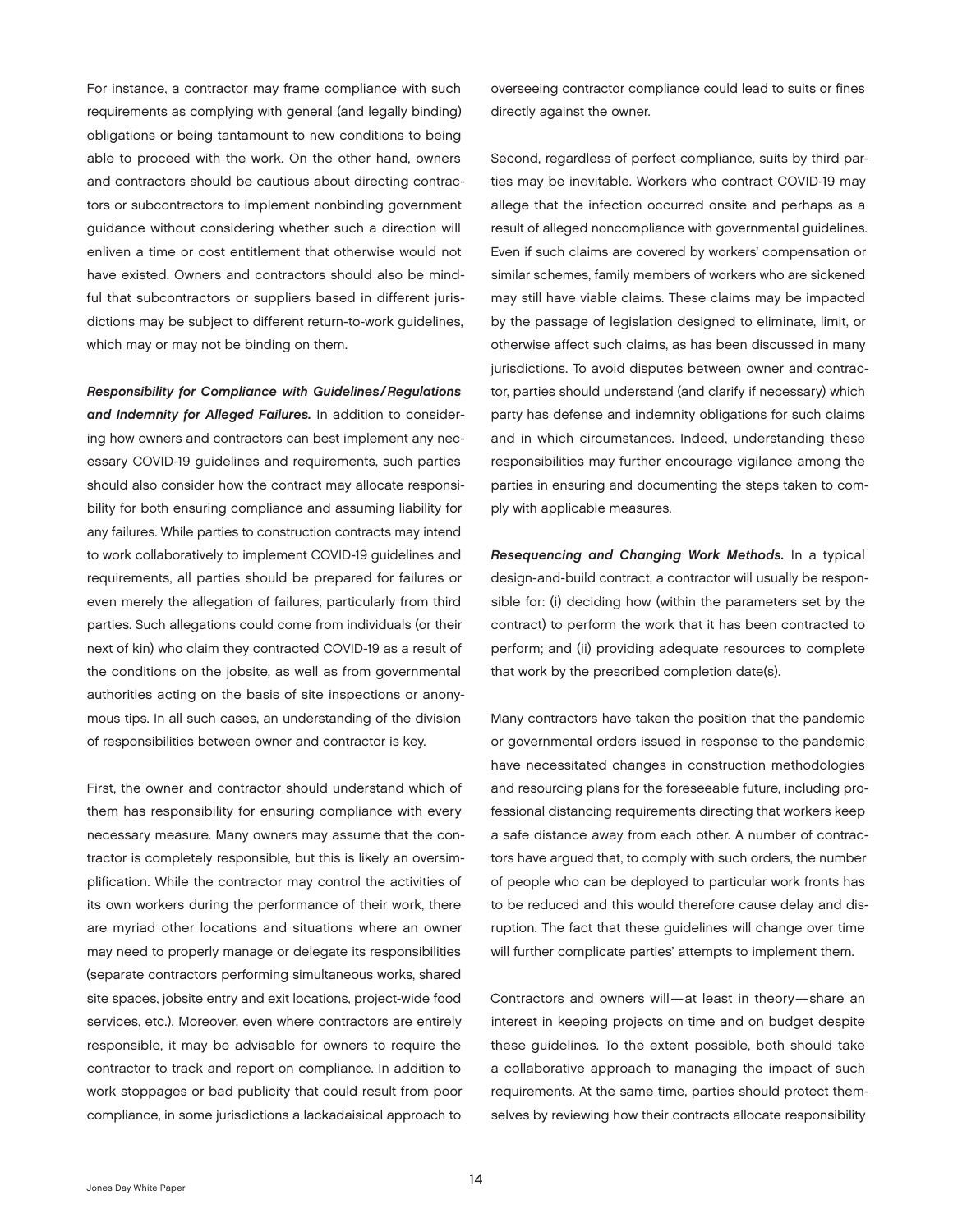<span id="page-16-0"></span>for managing these sorts of issues and what adjustments to the contract, if any, might be warranted. In particular, parties should determine whether performance of any particular obligation—like, for instance, hand delivery of a notice—has been made impossible or impractical and whether the parties should agree on an alternative means of notice (e.g., by email with a special subject line designation for communications being made in lieu of hand delivery).

*Mobilization and Remobilization.* On many projects, contractors will maintain that there may be further delays to completion or progress due to slow remobilization of labor, particularly migrant labor. Contractors may also seek to document and attribute delay due to ongoing workplace social distancing measures, which contractors will argue inevitably affect the rate of mobilization of the workforce in the site camps and the productivity of the workforce.

The impacted contractor might try to wield a *force majeure* clause as both a shield and a sword to protect against claims by the owner for liquidated damages or delay damages and as a sword to obtain additional compensation. However, depending on the contract and jurisdiction, the contractor may find the protection afforded by the *force majeure* provisions for COVID-19-related claims to obtain an extension of time, assuming that the pandemic qualifies as a *force majeure* event and other requirements that might apply, like unforeseeability, can be satisfied.

For these reasons, contractors will seek redress to obtain extensions of time and/or additional compensation under other provisions of the contract. At least three provisions could be the basis for contractor claims:

• Change in Law. A change in law provision often entitles the contractor to time and money. However, triggering this clause may lead to a debate around what constitutes a change in law under the contract. For example, do governmental recommendations and guidance fall within such a definition? If the change in law is not precisely defined in the contract, arguments will be made as to what does and does not fall within the scope of the change in law provision. The answer will largely depend on the language of the change of law provision, the governing law, and the nature of the orders issued by governmental authorities. A contractor will have a stronger argument where the government issues a mandatory order (e.g., shutting down construction or mandating

certain health and safety measures as a condition of permitting construction to resume or continue) and a more challenging argument where the contractor is voluntarily complying with nonbinding guidance.

- Access to the Site. Normally the availability of the site access falls under the owner's obligation. For instance, contractors may seek to shift the responsibility for delay and extra costs to the owner for lack of site access, or restrictive measures taken by public authorities impacting entry of site areas or traveling to and from site. Owners may contend that they have made the site available and that the contractor is responsible for complying with legal requirements concerning access. In some cases, owners may themselves advance *force majeure* arguments to excuse their performance.
- Health, Safety, and Environmental Provisions. These provisions often require work to stop where there is a real and present, or imminent, risk to safety. Often such provisions play in the owner's favor because they exclude claims for damages in cases where there is a requirement to stop the work for safety reasons.

It can be challenging to mitigate the mobilization problems in the present circumstances, especially in light of travel restrictions. Part of the solution may be to resort as much as possible to local contractors or suppliers. Indeed, our experience is that international contractors are seeking to subcontract work in this way.

*Pandemic Costs and the Impact on Existing Claims.* An issue that will arise when the wave of claims from this pandemic start to take hold is whether a contractor can claim: (i) costs arising from the pandemic; and/or (ii) increased prolongation costs. The answers to these questions typically depend on the provisions of the contract, the law governing the contract, and when during the project the additional costs were incurred. The following scenarios illustrate how these questions might arise.

Scenario No. 1: Assume that the project at issue has a substantial completion date that was already overrun because of the owner's culpable events, and during that period of overrun, the contractor incurred further costs related to the pandemic. The pandemic in this instance causes no further delay. The contractor has already notified the owner of its claim for an extension of time and money (i.e., compensable delay), but the pandemic cannot be categorized as a *force majeure* event (because, for instance, the *force majeure* clause provides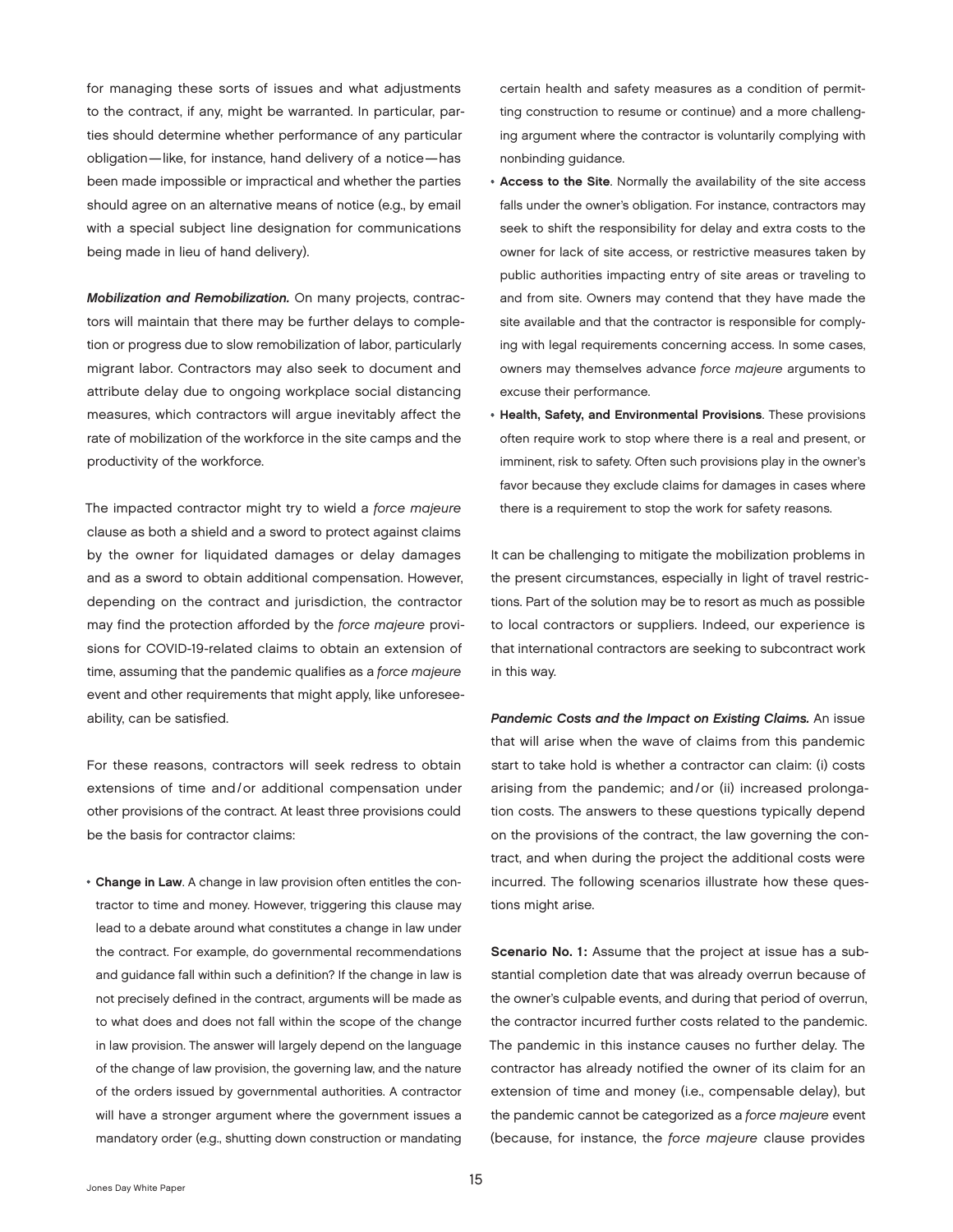<span id="page-17-0"></span>an exhaustive list of events that may be classified as *force majeure*, and the pandemic does not fit any of the categories on that list). The parties may need to consider things like the impact of a but-for causation test on the analysis, an assessment of entitlement on a "fair" or "fair and reasonable" basis, and which contract language often makes the test to be applied for costs arising from delays.

Scenario No. 2: In this scenario, the project has suffered delays to the completion date because of owner-culpable events, and again the project schedule is overrun as a result. The contractor is prima facie entitled to time and money as a consequence of that delay (i.e., compensable delay) and provides notice of its claim. There is then an event (the pandemic) that falls within the scope of the *force majeure* clause and that in and of itself causes further delay to completion, in addition to that attributable to the owner-culpable events. In this second scenario, the owner issues the *force majeure* notice, and the *force majeure* clause entitles the contractor to time only. The parties will again need to consider the impact of a causation analysis on the entitlement, but also whether the *force majeure* event affects entitlement to compensation. The owner may contend that, since the *force majeure* event is expressed as a neutral event that does not provide a monetary entitlement, the *force majeure* event acts as a supervening event that overrides the contractor's entitlement under the extension of time provisions, and the contractor is therefore not entitled to compensation.

Alternatively, it might be argued that the contractor cannot claim costs that cannot be causally connected to the original delay, so while the contractor may be able to claim the costs of the entire delay period, costs such as demobilization and remobilization from site or repatriation are costs that are causally connected to the *force majeure* event, which under the hypothetical contract does not entitle the contractor to monetary recovery. The language of the contract may (or may not) make clear which (if either) of these alternatives applies or may not specifically address this scenario.

Scenario No. 3: A further scenario may be where the ownerculpable delay occurs during the project, and not in a period of overrun, as in the first two scenarios. The question is whether the contractor is entitled to its costs for the period of the owner-culpable delay and the *force majeure* period. Unlike the scenario where the project is already overrun by virtue of

the owner-culpable delay and it was pushed into a period of *force majeure*, during the currency of the project, the *force majeure* event would have been encountered in any event, irrespective of whether or not the project was in delay at that point. As a result, it might be argued that the contactor would get the extension of time but would not receive compensation.

*Basis of Analysis and Concurrency.* Relevant to any analysis of delay is the basis upon which the delay analysis is carried out and the question of concurrency. Consider a further scenario whereby a pandemic occurs, it falls within the contract definition of a *force majeure* event, and it causes delay to completion because, for instance, labor does not appear at site. A notice is issued by the contractor. The *force majeure* event provides for an extension of time to the contractor but no compensation (i.e., noncompensable delay). While the *force majeure* event is ongoing, the government takes regulatory action to enable social distancing due to the *force majeure* event, and that causes further delay to completion. The contractor gives notice pursuant to a change in law clause. Assume that the contract provides that this type of new or change in government regulation is an event entitling the contractor to an extension of time *and* money (i.e., compensable delay). The pandemic ceases (in that normalcy is restored and people go back to work), but the government regulation continues for the foreseeable future, causing further delay.

In this scenario, there are three periods of delay to consider. Period 1, the *force majeure* period. Period 2, the *force majeure* and government regulation period. And period 3, the government regulation period.

Taking this scenario in isolation and subject as always to the applicable law and the contractual terms, the entitlement in periods 1 and 3 may be relatively straightforward. The contractor is entitled to time for period 1 because the only consideration is a *force majeure* event, and that is a time-only entitlement under the terms of the hypothetical contract. The contractor will receive time and money for period 3, assuming it can establish causation, prove its loss, demonstrate it has mitigated, and so on, because the government intervention is a time-and-money entitlement under the terms of the hypothetical contract.

Period 2 is arguably less clear. The contractor will argue that it is entitled to time and money because it triggered the change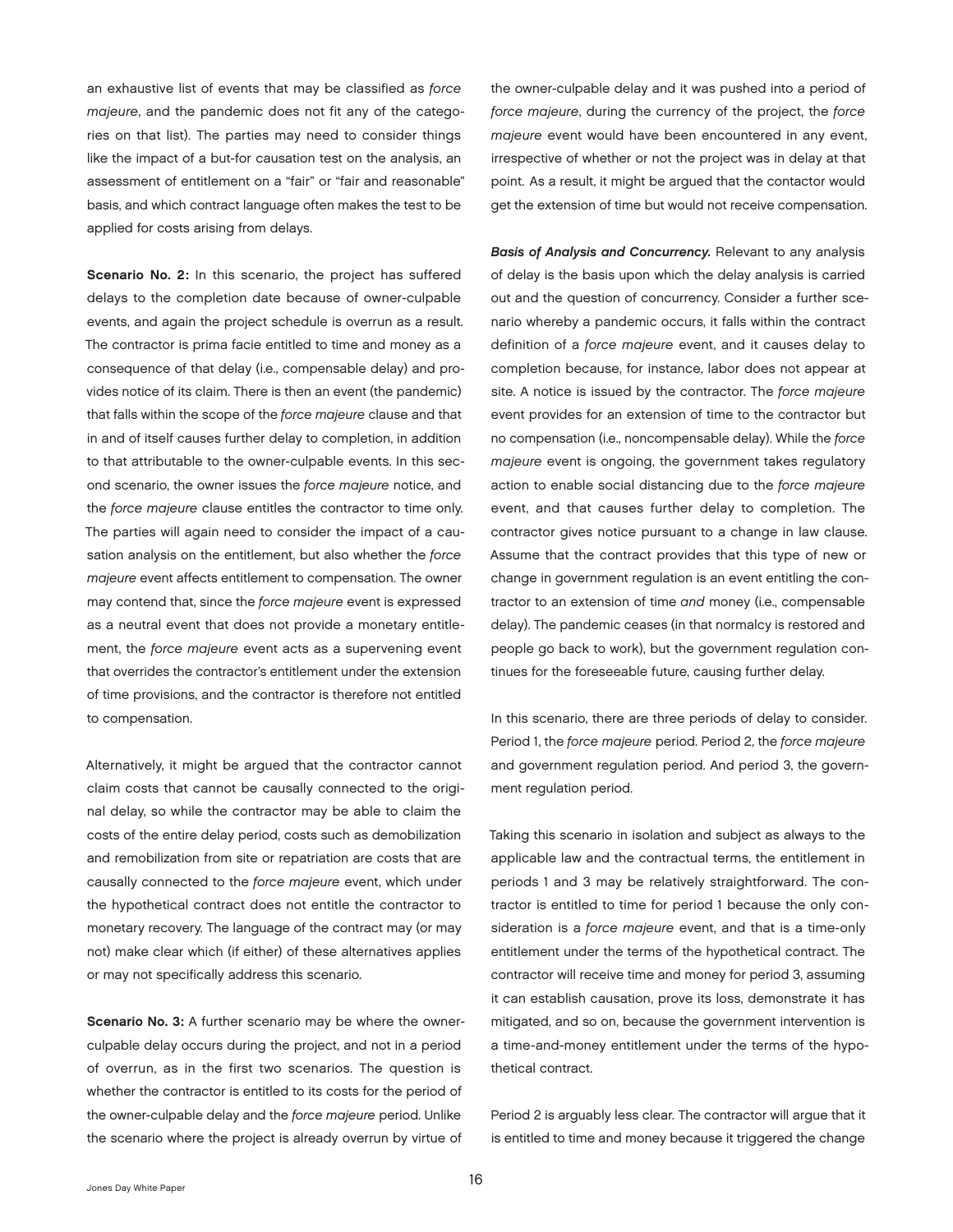<span id="page-18-0"></span>in law clause. The owner will likely argue that there is a timeonly entitlement by virtue of the competing events, or that the *force majeure* event overrides the government intervention. Unless the contract expressly addresses this scenario, as some but not all contracts do, the contractor and the owner may take opposite positions.

Since period 2 involves two delay events occurring, at least partly, over the same time, a preliminary consideration might be the law of concurrent delay. For example, two components that are often required in order for there to be concurrency are: (i) two events causing delay (usually but not necessarily to completion); and (ii) where one is a contractor-culpable event and the other is (typically) an owner-culpable event. The timing of delay and the "potency" of the delays may also be relevant (see below). In many jurisdictions, absent contrary contractual language, the contractor will receive an extension of time but no prolongation costs.

However, the scenario outlined above is different. There are two events, but both are neutral as far as party culpability is concerned. One gives a time-only entitlement, and the other gives time-and-money entitlement. That said, on the basis that one event allocates, as a matter of risk, time *and* money, and the other, as a matter of risk, allocates time only, the owner may argue that it is appropriate to extend the more common outcome that attaches to concurrency to this scenario (i.e., time only).

Turning to the issue of the timing of delays, period 2 in the above scenario concerns a period of "overlap"— that is, the period from when the government intervention starts and the *force majeure* stops. However, both delays do not start at the same time. An often-debated question is whether concurrency can arise during a period of "overlap." One argument is that it can because both delays are effective causes of delay, and each of them would cause delay to completion. Depending on the applicable law, that may be an appropriate analysis. An alternative view is that overlapping delays can never be concurrent, because the second delay, in this case the delay caused by the government intervention, is "theoretical" and the first-in time event should be the one that prevails. If that rationale applies, there would not be concurrency in period 2, because the *force majeure* event giving time only was the first-in time event.

With respect to the question of potency, in some jurisdictions, events need to be of equal "potency" in order to be concurrent. In others, it is sufficient for them to be "effective" causes of delay. If equal potency is the test, for instance, in the above scenario, the *force majeure* event stops all work because there is no labor onsite, whereas the social distancing merely makes the work less efficient. On a potency analysis, therefore, the delay caused by the government intervention would be subordinate to the *force majeure* event. This assessment might be different if the *force majeure* event results only in a reduction of the labor force rather than a total loss of the labor force.

The answer may be affected further by whether a prospective or retrospective analysis is carried out, and whether the periods of delay are determinable in duration or indeterminate. With a prospective analysis, at the start of the *force majeure* period, week by week, or day by day, the program would be updated and would show the *force majeure* event as critical. However, a retrospective delay analysis invariably shows a different outcome than a prospective analysis. Furthermore, where the event is determinable in duration and can therefore be impacted onto the schedule in its entirety, will that present a different outcome where the event is indeterminable and cannot be similarly impacted? In all events, forensic scheduling experts will be able to work with counsel for either the owner or the contractor and the parties themselves to assess the ability to undertake these different methods of analyses and their implications.

*Schedule at Large.* Depending on the location of the project, the actions of governmental authorities where the project is located, and other considerations, the schedule of the project may be negatively impacted. The obvious situation is where, due to a stay-at-home order of a government authority, construction may not proceed for an extended period of time. When the order is lifted, what happens to the project schedule?

Many contracts will have provisions that provide for how the contract completion deadlines are to be adjusted via a time extension. The situations can be more complicated. One risk is that, unless the time for completion is clearly reestablished, a contractor may argue that the schedule has somehow been put at large—i.e., that the work need only be completed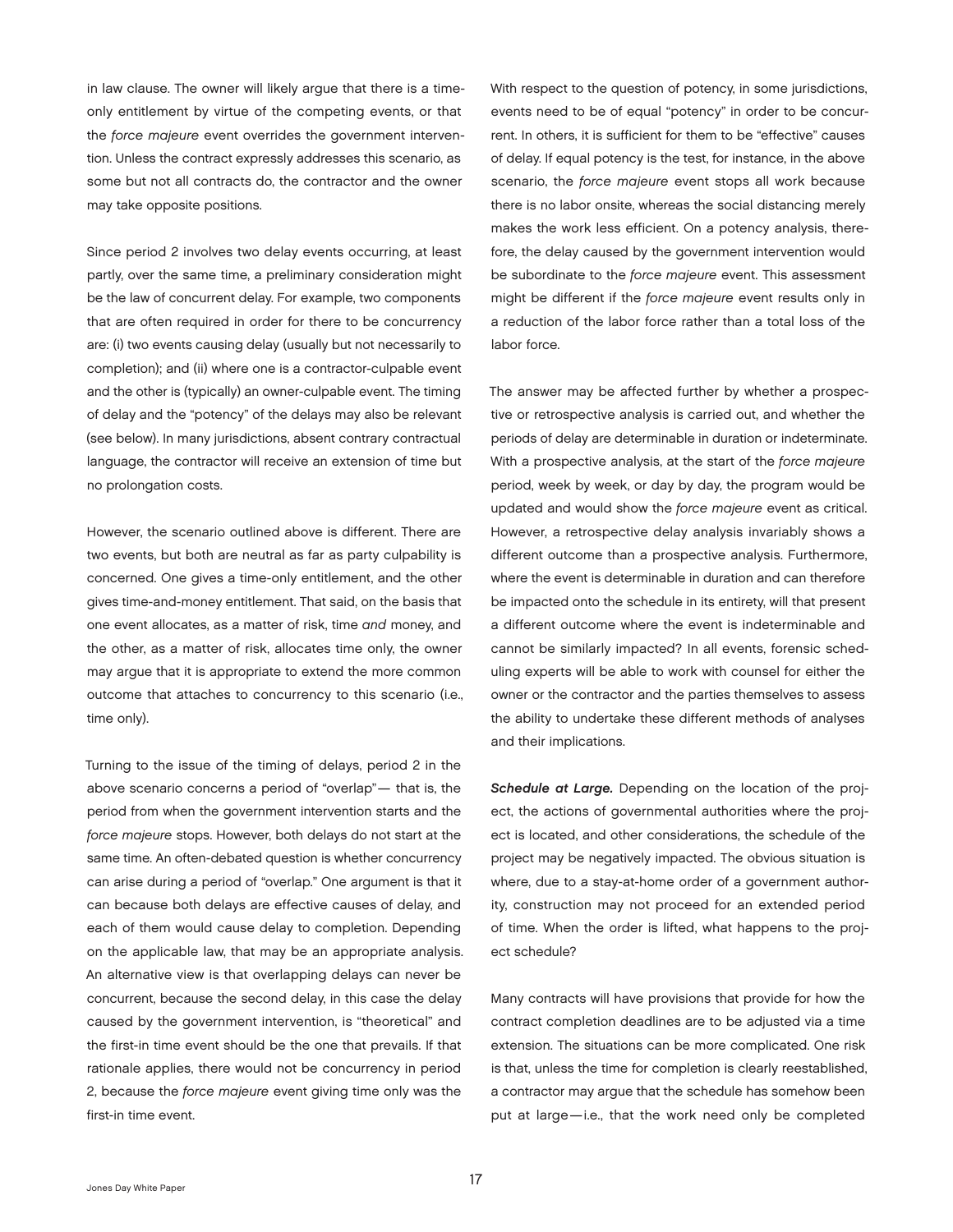<span id="page-19-0"></span>within a reasonable period of time. As stated by the California Supreme Court in a case involving the construction of a hotel that was interrupted after the 1906 San Francisco earthquake and ensuing fire: "[T]he time of performance even when it is made of the essence, if it is once waived, sets the matter at large, and another date for performance can only be fixed by a definite notice, or by conduct equivalent thereto."[6](#page-24-0)

*Disputes by Other Stakeholders.* Construction disputes flowing from this COVID-19 pandemic will not be confined to sponsor/contractor/ supply chain/professional team relationships but will involve, and sometimes be driven by, the other stakeholder arrangements. More complex projects will usually have myriad complicated interfacing arrangements, from the end user/tenant requirements to agreements with local authorities, utility and transport operators, and other public or quasipublic bodies, to funding arrangements with debt and equity providers.

These agreements will each contain various construction obligations related to the works, together with milestone/completion requirements. The economic pressures across sectors will provide a backdrop that will foster disputes across these relationships. For example, the dramatic adverse effect to areas of real estate such as retail and hospitality may lead some prospective tenants to seriously consider the financial viability of their future leasing space. Where such arrangements are contingent on property owner procured works, there is likely to be particular focus on, and potential dispute over, such obligations, which will consequently have the effect of involving contractors who have "back-to-back" arrangements. As such, disputes are likely to flow from the economic tensions in wider stakeholder relationships, each of whom will be trying to protect their position in this new economic climate, potentially creating a "domino" effect of involving contractors and other professionals. In addition, where arrangements are not backto-back, a party in this chain may find itself with stranded liability that may not be passed up or down the contractual chain.

*Investor–State Disputes.* Many governments are attempting in good faith to strike a balance between the protection of public health and economic interests. However, certain governments may use the COVID-19 pandemic as a pretext to expropriate projects opportunistically, terminate concessions (e.g., because of a lack of funds or interest), or otherwise abuse the rights of foreign investors.

COVID-19 may also be used to escape an unpopular deal. For example, Constellation Brands, the company that makes Corona beer, has had a US\$1.4 billion project for the construction of a major brewery cancelled by the Mexican government. President Lopez-Obrador, who had long opposed the brewery, cancelled the project due to the results of a local referendum called in late March 2020 in the midst of the COVID-19 quarantine, in which 3,000 voters of a possible million participated.

There are more than 3,000 investment treaties in force that provide international legal protection to foreign investments. These treaties offer broad legal protections that may not be available under the local law of the host country, and that can supplement the investor's rights under any contracts governing the investment. To enforce these substantive legal protections, most investment treaties also provide for investor–state dispute settlement, which allows investors to initiate international arbitration proceedings directly against the host state of the investment in the event of a dispute.

Government measures that are unreasonable, disproportionate, arbitrary, or discriminatory may trigger valid investment treaty claims by construction companies.

### STRATEGIES TO RIDE THE STORM

The previous sections have identified a series of procurement, contracting, and financing issues that have come about or have been exacerbated by the pandemic that may affect the way in which future projects are planned. We also addressed what legal issues and scenarios stakeholders might encounter as part of claims that the owner or contractor formalize in due course. Taking into consideration all of those issues, this section provides some thoughts on strategies that participants to construction projects may wish to consider in order to place them in the best possible position in the months that lie ahead.

### Adjustments to Bidding Processes

The procurement and bidding issues addressed earlier in this paper present challenges to both owners and contractors as new projects are procured in the near term and in the midterm. Neither owners nor contractors are well schooled in epidemiology or in predicting whether and when the next wave of the virus may hit. How is this to be factored into bids? If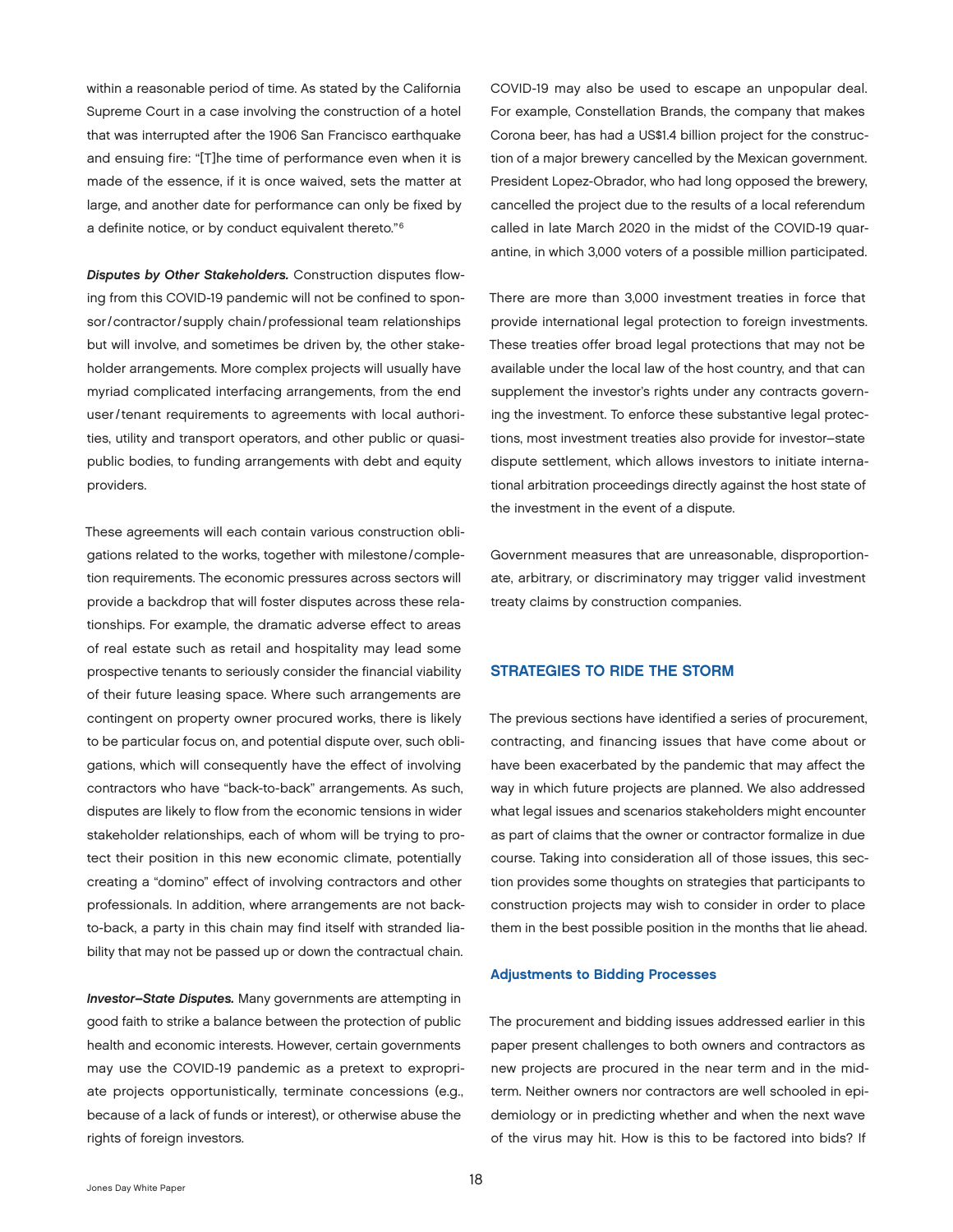<span id="page-20-0"></span>bidders make overly conservative assumptions, owners may end up overpaying for services if the contingencies underlying such assumptions do not occur. If bidders simply assume that nothing more restrictive than the status quo will persist, a second wave that results in government-ordered shutdown of the project for an extended period of time, labor and supply disruption, and increased costs for health measures may make it uneconomical for the successful bidder to complete the project. If rosy assumptions made about the future course of the virus turn out to be unwarranted, successful bidders may be challenged to finish projects.

The language of the contract and how it allocates the risk of such developments will be important, and the increased attention on risk allocation clauses, including *force majeure* clauses, is discussed above. But those involved in ongoing tenders may struggle with very basic questions about how bids should be priced in light of the uncertainties of the future course of the pandemic and the response to such developments.

In many respects, this goes beyond generic contract clauses and goes to the assumptions that owners may or may not want bidders to make when responding to a tender with regard to the cloud of the pandemic and what assumptions contractors are or are not willing to make when submitting bids. Adapting traditional approaches like allowances (for cost or time) or cost and productivity adjustments for new COVID-19 impacts (e.g., more restrictive government orders) have been explored. As is always the case, the devil is in the detail, and there are challenges to defining what qualifies for a charge against an allowance or warrants a cost or time adjustment. We expect participants in construction procurements to struggle to find workable solutions to the challenges of estimating and bidding in the face of a virus that cannot be scheduled like many construction activities, where a sound basis exists for planned durations.

# Changes in Risk Allocations May Lead to Upward Pricing **Pressure**

EPC prices can be expected to increase if contractors are asked to assume increased supply chain risk. Pricing will also trend higher if contractors and suppliers are required to provide higher levels of more liquid security for their obligations. Spreads on construction debt are widening, and traditional funding sources will likely be insufficient to cover the demand

for construction financing. Increased construction costs and increased debt costs will tend to drive up tender prices. In most cases, governments and granting authorities will have the strongest balance sheets and should be in a position to assume many of the risks driving the pricing increases. We expect more involvement by governments in the design-build sector as well as assuming more funding obligations through utilization of availability payment PPP schemes. In the situations where a local government may not be in the position to directly assume these risks, export credit agencies and multilateral funding institutions may be requested to bridge the gap.

# Evaluate the Contracts Closely and Understand the Parties' Obligations

Where a *force majeure* provision allows limited time extensions and the reason for the extension is over (the laws change back, labor is allowed to return to the jobsite, or something similar), the obligations imposed by many construction contracts are restored. Parties must think strategically about disputes that may arise following a *force majeure* event, including considering all applicable provisions. What notice is required in the case of additional delay? If remedial work is necessary, how must it be documented according to the contract? Has a right been waived, or a new obligation imposed, by the parties' conduct? How is price escalation addressed? Are there specific terms that governed any suspension? And these are only the tip of the iceberg. Evaluation of the contract as a whole and how the provisions may apply following a *force majeure* event is key to moving forward on any project.

### Cash Is King

As the construction sector emerges from forced work stoppages and the social distancing restrictions of the COVID-19 pandemic, access to funding and supply chain components will present the most immediate concerns, together with cash management issues applicable to owners, contractors, and subcontractors. Every party—from the minor subcontractor and supplier to the major subcontractor, contractor, and owner—is feeling the liquidity pinch from months of inactivity. Layer on top of that the potential funding obstacles for owners from some wary lenders, and we may be witness to a series of painful negotiations (and potentially disputes) up and down the project delivery chain. We expect the most creditworthy contractors and owners to maintain their access to funds from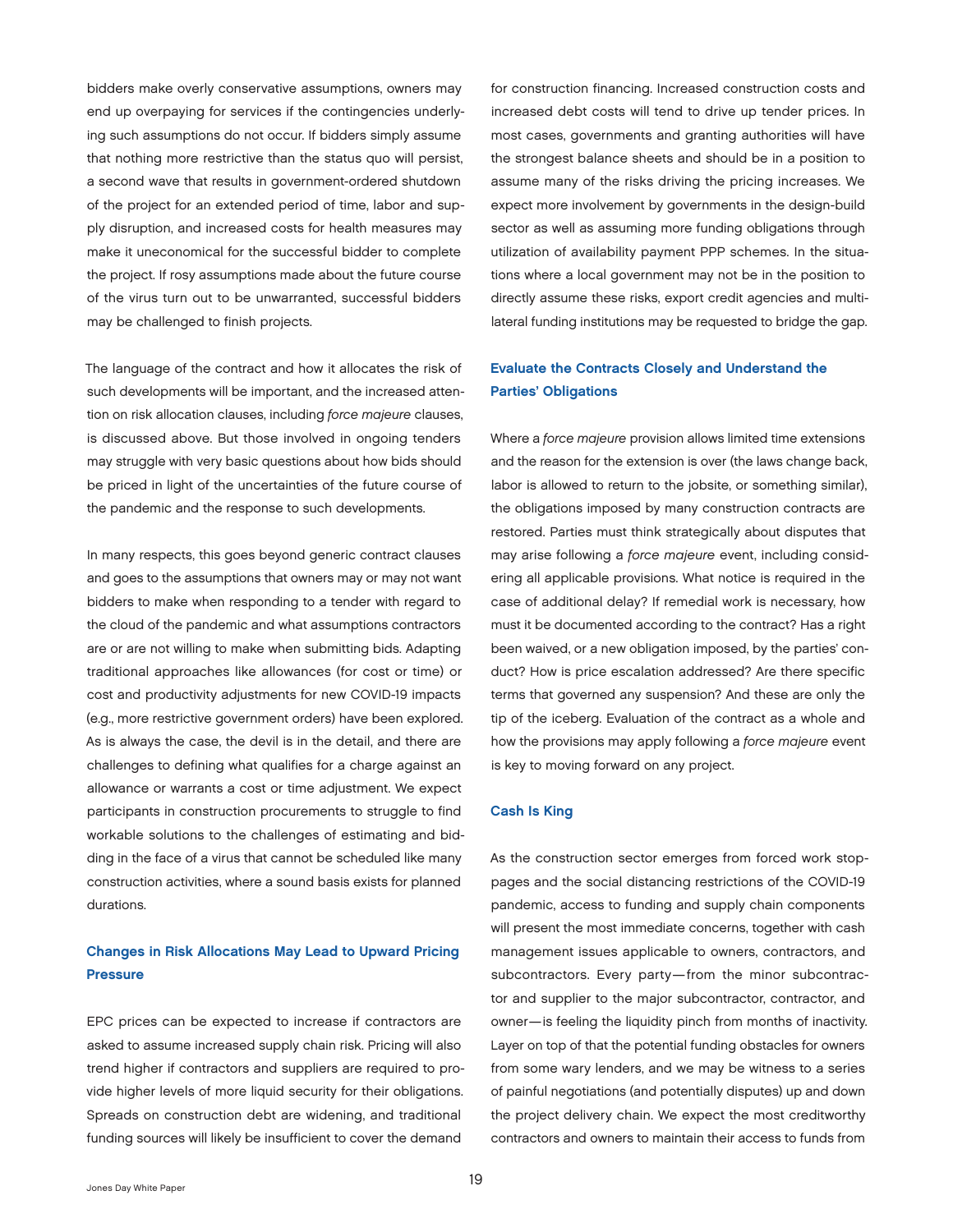<span id="page-21-0"></span>banks and through the capital markets. We also foresee the need for creative financial engineering for some small balance sheet players to get through the liquidity shortage caused by the COVID-19 pandemic.

### Organize and Monetize Potential Claims in Advance

Organizing and monetizing anticipated claims early assists in the inevitable negotiations of what will, or will not, be modified based on the circumstances. Bucketing labor costs, materials /equipment costs, and schedule or time impacts and analyzing the costs for delay, disruption, or acceleration helps frame what positions to take in those negotiations. Key steps include: (i) close and careful communications with project managers; (ii) establishing a record of documentary evidence; and (iii) sticking to your strategy. While many contracts allow for time extensions for a *force majeure* event only, quantifying the long-term impact through an evaluation of other clauses and organization of additional amounts to be incurred is a key consideration for any contractor. For owners, the same analysis is needed to be prepared to directly address any such claim.

### If in Doubt, Notify

The vast majority of contracts will require a notice to be issued in respect of clauses that give rise to some form of additional entitlement. Many of those clauses will require the notice to be issued within a certain period of time, and some of those may bar the entitlement that would otherwise be due if a timely notice is not issued. Depending on the terms of the contract, the law, and the circumstances, there may be ways to overcome a failure to strictly satisfy the notice provisions. It may be possible to argue that notice was not required because the notification required pursuant to the clause should in fact have come from the other party. It might be possible to argue that the parties had established a practice of exercising their rights under a particular provision without complying with the notice provisions. It could be that one of the parties made representations that the notification provision would not be relied on or that one of the parties knew about the event(s) that were the subject of the claims.

However, where the contract is a well-drafted, sophisticated instrument, these arguments are usually difficult. Therefore, a party should always err on the side of caution where it

considers that it may possibly have a claim pursuant to a clause in the contract and give a notice in a sufficient level of detail to satisfy the contractual requirement. If it transpires that on further investigation, the notification under a provision is not credible in law or in fact, then the notifying party need not pursue it further, but failure to give notice at all can lead to draconian consequences.

# Be Prepared to Demonstrate What Is and What Is Not Possible

Earlier in this paper, we mentioned that relief may be available only for those obligations that have in fact been prevented or delayed, and that there is a common law and, usually, a contractual obligation to mitigate. Rather than assume that there is a moratorium on all works, owners and contractors should carefully evaluate whether they are under an obligation to continue works and, if so, to what extent. If it is possible to continue the procurement of materials, the placing of orders, or the carrying out of design, there may be an obligation to carry on. However, if this is not possible, then the reasons should be documented very clearly. It will be advisable to have a paper trail of the measures taken.

For example, where a party is procuring goods from a foreign jurisdiction where there are no restrictions, and those goods are due to be shipped to a different jurisdiction where there are restrictions, has a party sought an exemption from those restrictions so that it can fulfill its obligations? Has it carefully checked whether the activity it wishes to perform is restricted or has been mandated by the government as an essential activity? When a dispute arises, the contractor will be in a better position if it can show it has done what it was not prevented from doing. Is it possible to demonstrate, for instance, that the works could not be re-sequenced or re-resourced so that other works are advanced? That may be a necessary step under the terms of the contract and, if it is not done, may preclude an extension of time and prolongation entitlement that would otherwise be due.

#### Look Outside the Contract

Most countries have experienced some form of lockdown, which has been implemented with varying degrees of severity and has lasted for different periods of time. For all of those countries, there has been an exemption list for certain types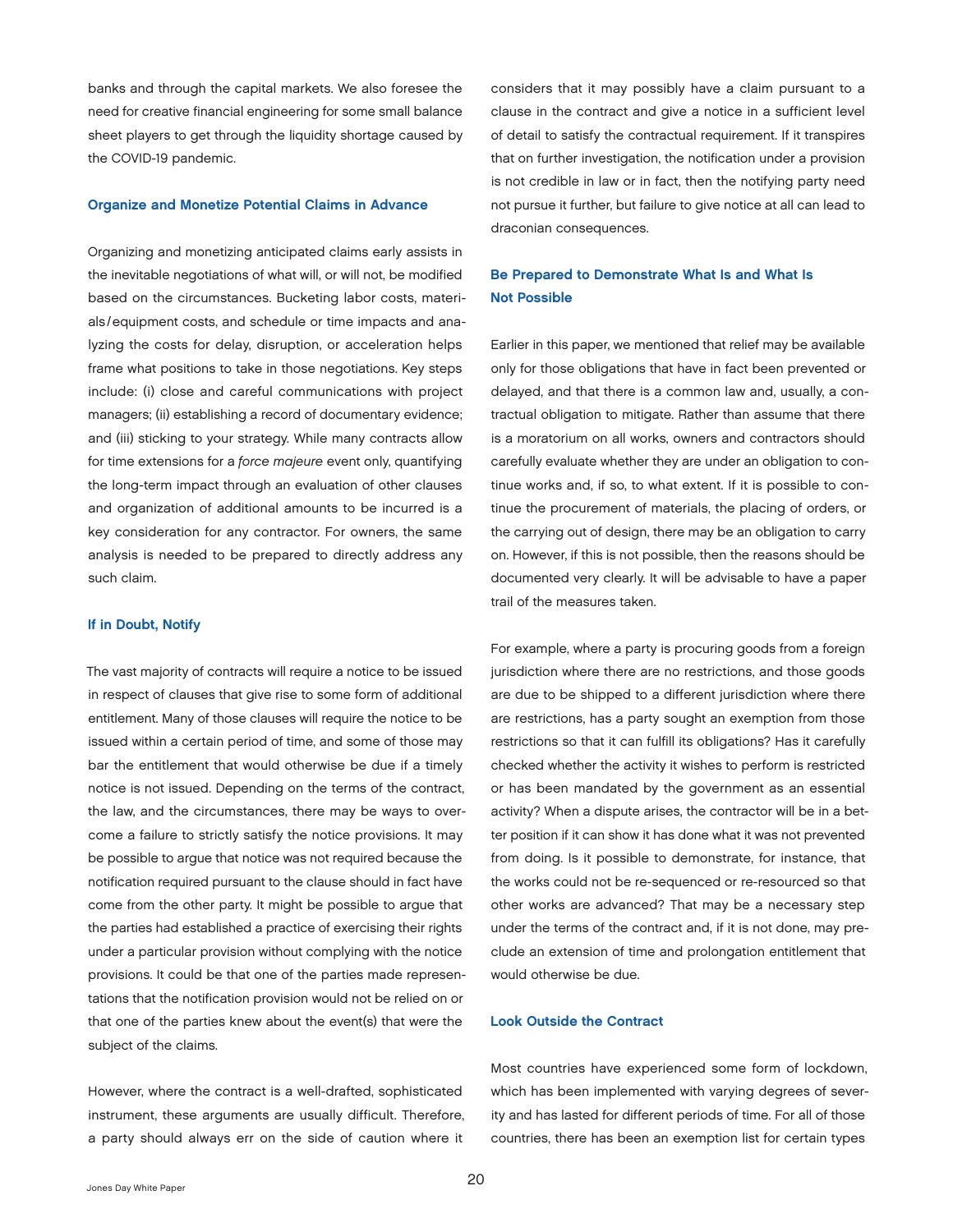<span id="page-22-0"></span>of industries or operations (e.g., "essential services"). The sheer volume, length, complexity, and sometimes inconsistency of the announcements, guidelines, and regulations are overwhelming, and, of course, many of them are not to be found in the specific words of the contract. What is more, by virtue of the geographical reach of some organizations and the number of countries in which they have projects, or upon which they are reliant for the supply of goods, it is necessary to track and decipher COVID-19-related legislation and communications across a number of jurisdictions.

This tracking exercise is important both to ensure compliance with the terms of the contract—most contracts have provisions that require compliance with local laws and legislation and also to take advantage of any relaxations, concessions, or exemptions that may be available. Not only may a project or sector be exempt from lockdown measures but also, for example, companies may be able to benefit from financial relaxations. These may include accelerating the payment of invoices, certifying future interim payments where work has not been done based on previous valuations, increasing the frequency or order of payments, making advance payments, and so on. Jones Day is tracking the announcements in states or jurisdictions that we consider to be of importance to our clients so that we are able to give our clients real-time, multijurisdictional advice on regulations and measures as they are put in place, and advise clients how best to respond to those measures.

### Engage and Resolve

The contract, in theory, creates a platform of certainty allowing parties to organize and plan. However, so much of the focus in contracts is on risk consequence—what happens when things go wrong. If one asks lawyers the sorts of issues that tend to be negotiated the most on project contracts, the usual sorts of issues arise: limitation on liability issues, indemnities, price, termination provisions, etc.

However, if one asks the project team what are the things that are the most important if they are thinking about success on a project, that list is very different: reaching and maintaining consensus on scope, having clarity as to the responsibility of the parties, and good communication lines. In other words, in the eyes of the project team, what drives success on projects

is relationships, underlying governance, and transparency, not the management of risk consequence.

When it comes to success, it is the people and the relationships. If the true extent of the impact of COVID-19 is known to the other party, then perhaps that knowledge will precipitate a mediated outcome that would not have been available had the parties retreated to their contractual trenches. Perhaps one of the key secrets to navigating through the pandemic is to focus on exercising the governance structures within the contract that deal with the environment and the communication lines between the parties. Those structures and communication lines should encourage multi-level engagement, not just between two individual client representatives but also between teams and organizations. While contracts may not have anticipated the extent of the impact that COVID-19 brings to bear, what the parties can do is use contractual and extracontractual frameworks to communicate issues and try to resolve them.

### **CONCLUSION**

COVID-19 has and continues to have the most significant and widespread economic impact since the Second World War. There is no benchmark against which to react to what is happening or to accurately assess what the medium- to long-term impact will be. Nevertheless, with input on these papers from more than 40 attorneys across 25 offices of the Firm, we have sought to provide detailed insight into the reaction of different jurisdictions and construction sectors to the pandemic, the availability of insurance to respond to the direct and indirect impacts being felt, and, in this final part, a thorough review of the issues and scenarios we see arising in the mediumto long-term in procurement, project structuring, financing, and disputes.

Virtually no participant in the construction industry will escape some degree of negative impact. However, those owners and contractors that invest time in workshopping the issues that will affect them from every angle, and that work hard to develop strategies to tackle those issues, will be the ones that emerge from this snap recession period the least scathed. They will be the ones that have placed themselves in the best position to thrive once the world moves beyond the lockdown.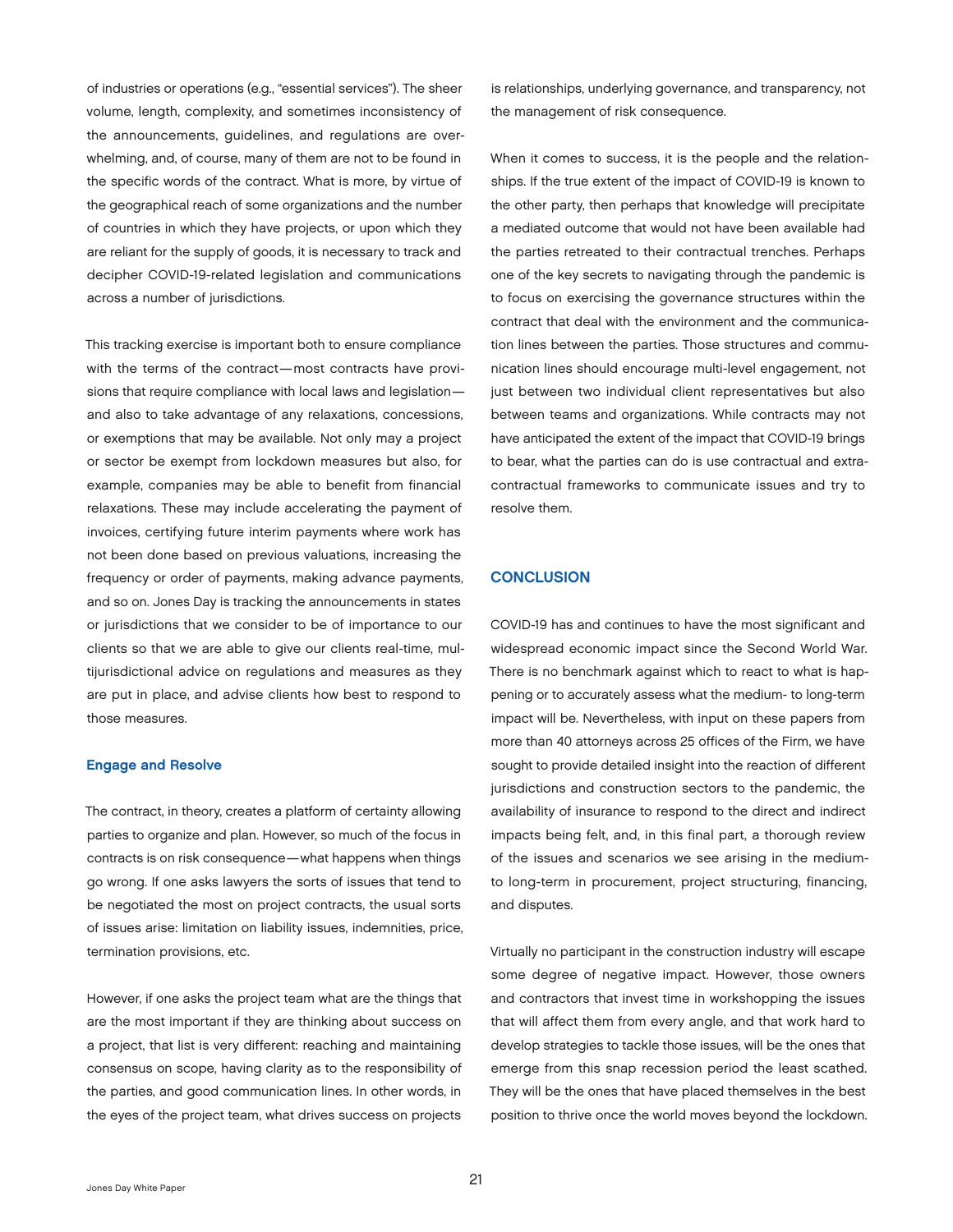<span id="page-23-0"></span>We hope that this three-part *White Paper* is of assistance in addressing the present challenges and planning for future success. Jones Day is available to provide legal guidance as the construction industry navigates through the short-term, mid-term, and long-term implications of the pandemic.

### AUTHORS

Daniel D. McMillan Los Angeles +1.213.243.2582 [ddmcmillan@jonesday.com](mailto:ddmcmillan@jonesday.com)

Simon Bellas Singapore +65.6233.6455 [sbellas@jonesday.com](mailto:sbellas@jonesday.com)

Alex Cull Singapore +65.6233.6488 [acull@jonesday.com](mailto:acull@jonesday.com)

Annie Leeks Brisbane +61.7.3085.7023 [aleeks@jonesday.com](mailto:aleeks@jonesday.com)

James Pickavance London +44.20.7039.5492 [jpickavance@jonesday.com](mailto:jpickavance@jonesday.com)

J. Laurens Wilkes Houston +1.832.239.3796 [jlwilkes@jonesday.com](mailto:jlwilkes@jonesday.com)

### ADDITIONAL CONTACTS

Edwin Borrini London +44.20.7039.5152 [eborrini@jonesday.com](mailto:eborrini@jonesday.com) Richard P. Puttré Miami +1.305.714.9704 [rputtre@jonesday.com](mailto:rputtre@jonesday.com)

John Cooper Brisbane/Sydney +61.7.3085.7010/+61.2.8272.0718 [johncooper@jonesday.com](mailto:johncooper@jonesday.com)

Jean-Pierre N. Harb Paris +33.1.56.59.38.54 [jpharb@jonesday.com](mailto:jpharb@jonesday.com)

Mauricio Llamas Mexico City +52.55.3000.4082 [mllamas@jonesday.com](mailto:mllamas@jonesday.com)

Julien Reidy Singapore +65.6233.6452 [jreidy@jonesday.com](mailto:jreidy@jonesday.com) Marie Elena Angulo Miami +1.305.714.9705 [mangulo@jonesday.com](mailto:mangulo@jonesday.com)

John J. Crowley London +44.20.7039.5778 [jcrowley@jonesday.com](mailto:jcrowley@jonesday.com)

Karthik Kumar Singapore +65.6233.5980 [kkumar@jonesday.com](mailto:kkumar@jonesday.com)

Rowan T. Mason San Francisco +1.415.875.5865 [rmason@jonesday.com](mailto:rmason@jonesday.com)

Christopher N. Thatch Washington +1.202.879.4658 [cthatch@jonesday.com](mailto:cthatch@jonesday.com)

Ferdinand Brughmans Brussels +32.2.645.14.80 [fbrughmans@jonesday.com](mailto:fbrughmans@jonesday.com) Sophie Chevallier Paris +33.1.56.59.46.83 [schevallier@jonesday.com](mailto:schevallier@jonesday.com)